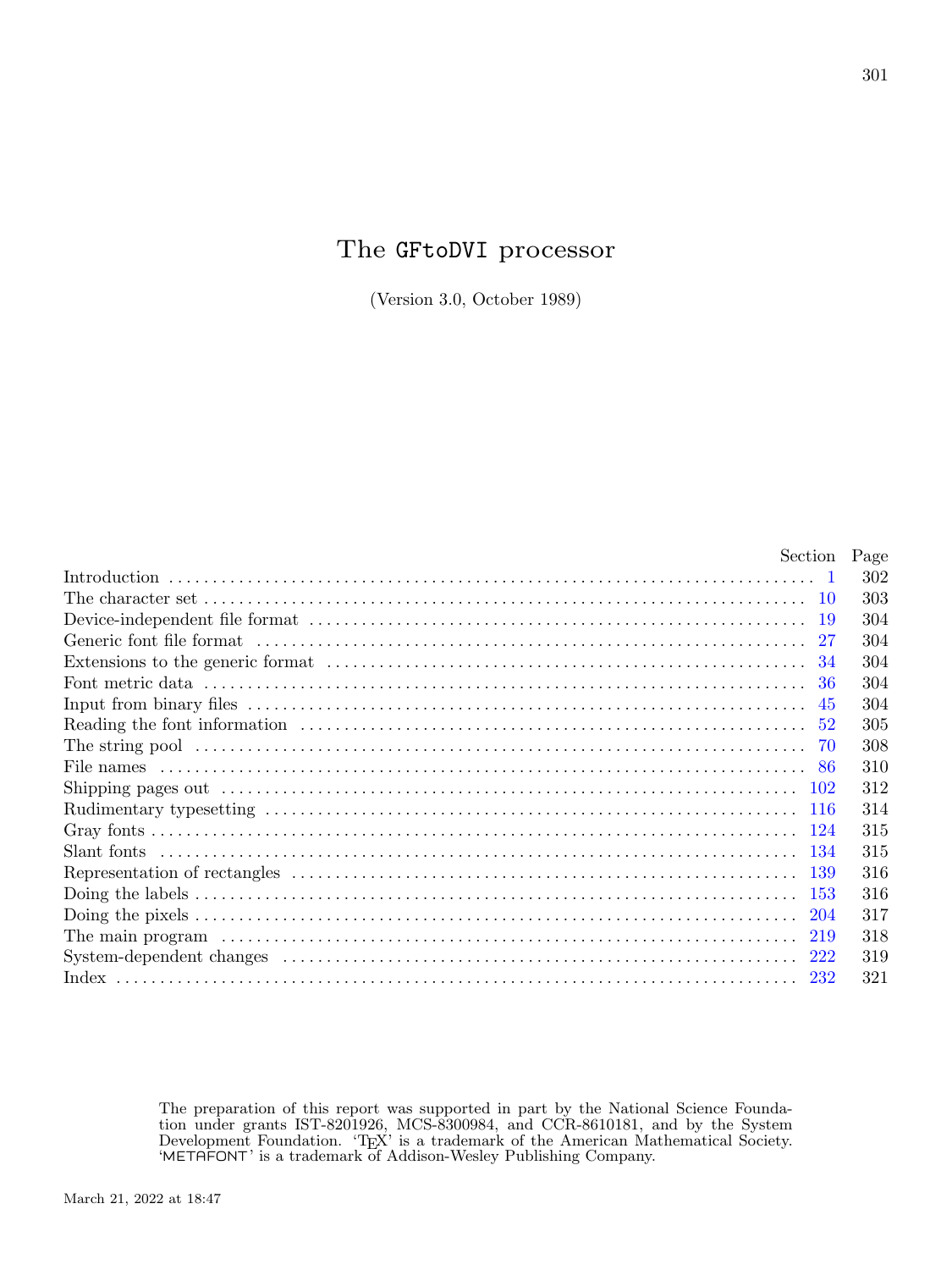<span id="page-1-0"></span>

**1\*. Introduction.** The GFtoDVI utility program reads binary generic font ("GF") files that are produced by font compilers such as METAFONT, and converts them into device-independent ("DVI") files that can be printed to give annotated hardcopy proofs of the character shapes. The annotations are specified by the comparatively simple conventions of plain METAFONT; i.e., there are mechanisms for labeling chosen points and for superimposing horizontal or vertical rules on the enlarged character shapes.

The purpose of GFtoDVI is simply to make proof copies; it does not exhaustively test the validity of a GF file, nor do its algorithms much resemble the algorithms that are typically used to prepare font descriptions for commercial typesetting equipment. Another program, GFtype, is available for validity checking; GFtype also serves as a model of programs that convert fonts from GF format to some other coding scheme.

The *banner* string defined here should be changed whenever GFtoDVI gets modified.

```
define my name ≡ ´gftodvi´
define \text{banner} \equiv \text{This} \text{ and } \text{GFto} \text{DIVI}, \text{Weersion}, 3.0^\circ \text{ { printed when the program starts } }
```
**3\*.** The main input and output files are not mentioned in the program header, because their external names will be determined at run time (e.g., by interpreting the command line that invokes this program). Error messages and other remarks are written on the *output* file, which the user may choose to assign to the terminal if the system permits it.

The term *print* is used instead of *write* when this program writes on the *output* file, so that all such output can be easily deflected.

```
\text{define } print(\texttt{\#}) \equiv write (stdout, \texttt{\#})ne } print\_ln(\texttt{\#}) \equiv write\_ln(\text{stdout},\texttt{\#})define print\_nl(\textbf{\#}) \equiv begin write\_ln(stat); write(stdout, \textbf{\#}); end
program GF_to_DVI(out);
  const ⟨ Constants in the outer block 5 ⟩
  type ⟨ Types in the outer block 9 ⟩
  var ⟨ Globals in the outer block 12 ⟩
     ⟨ Define parse arguments 222* ⟩
  procedure initialize ; { this procedure gets things started properly }
     var i, j, m, n: integer; {loop indices for initializations}
     begin kpse set program name (argv [0], my name ); kpse init prog (´GFTODVI´, 0, nil, nil);
     parse arguments ;
     if verbose then
       begin print(banner ); print ln(version string );
       end;
     ⟨ Set initial values 13 ⟩
     end;
```
**4\*.** This module deleted, since it only defined the label *final end* .

**8\*.** If the GF file is badly malformed, the whole process must be aborted; GFtoDVI will give up, after issuing an error message about the symptoms that were noticed.

Such errors might be discovered inside of subroutines inside of subroutines, so a procedure called *jump out* has been introduced.

```
define abort(\textbf{\#}) \equiv \textbf{begin} write_ln(stderr, #); jump\_out; end
  define bad_qf(\texttt{#}) ≡ abort('Bad_qF_qfile:_q', \texttt{#}, '!_q(at_qbyte_q', \texttt{#}, '!_qcode'')')procedure jump out;
  begin uexit(1);
  end;
```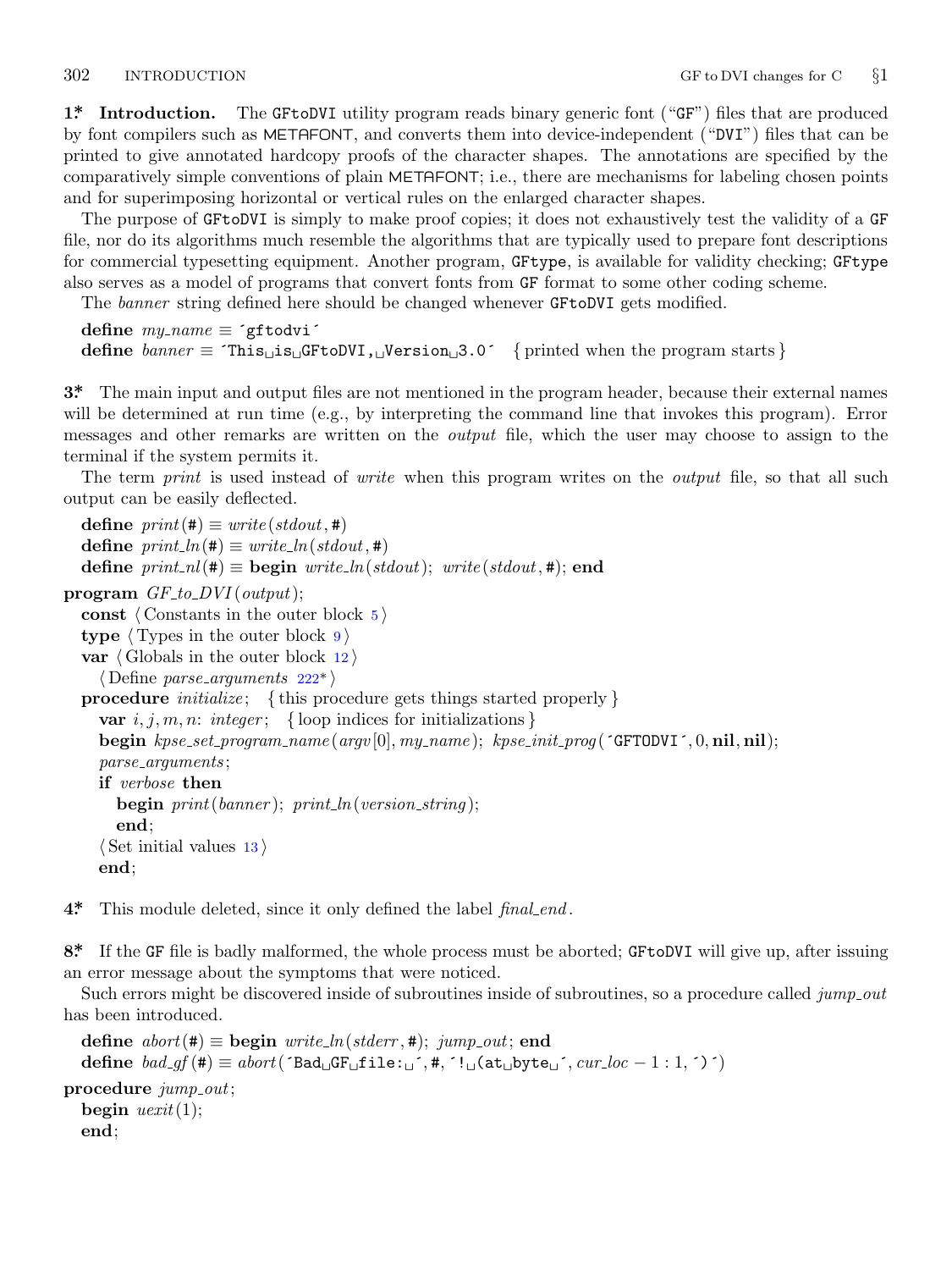<span id="page-2-0"></span>

**11\*.** The original Pascal compiler was designed in the late 60s, when six-bit character sets were common, so it did not make provision for lowercase letters. Nowadays, of course, we need to deal with both capital and small letters in a convenient way. So we shall assume that the Pascal system being used for GFtoDVI has a character set containing at least the standard visible ASCII characters ("!" through "~"). If additional characters are present, GFtoDVI can be configured to work with them too.

Some Pascal compilers use the original name *char* for the data type associated with the characters in text files, while other Pascals consider *char* to be a 64-element subrange of a larger data type that has some other name. In order to accommodate this difference, we shall use the name *text char* to stand for the data type of the characters in the output file. We shall also assume that *text char* consists of the elements *chr* (*first text char* ) through *chr* (*last text char* ), inclusive. The following definitions should be adjusted if necessary.

**define**  $text\_text\_char \equiv ASCII\_code$  { the data type of characters in text files } **define**  $first\_text\_char = 0$  {ordinal number of the smallest element of  $text\_char }$ } **define**  $last\_text\_char = 255$  {ordinal number of the largest element of  $text\_char$ }

*⟨* Types in the outer block 9 *⟩* +*≡*  $text$ *file* = **packed file of**  $text$ *char*;

**14\*.** Here now is the system-dependent part of the character set. If GFtoDVI is being implemented on a garden-variety Pascal for which only standard ASCII codes will appear in the input and output files, you don't need to make any changes here. But if you have, for example, an extended character set like the one in Appendix C of *The TEXbook*, the first line of code in this module should be changed to

**for**  $i \leftarrow 0$  **to** '37 **do**  $xchr[i] \leftarrow chr(i);$ 

WEB's character set is essentially identical to  $T_{F}X'$ s.

*⟨* Set initial values 13 *⟩* +*≡* **for**  $i \leftarrow 1$  **to** '37 **do**  $xchr[i] \leftarrow chr(i);$ **for**  $i \leftarrow \text{'}177$  **to**  $\text{'}377$  **do**  $\text{'}xchr[i] \leftarrow \text{'}chr(i);$ 

**16\*.** The *input ln* routine waits for the user to type a line at his or her terminal; then it puts ASCII-code equivalents for the characters on that line into the *buffer* array. The *term in* file is used for terminal input.

Since the terminal is being used for both input and output, some systems need a special routine to make sure that the user can see a prompt message before waiting for input based on that message. (Otherwise the message may just be sitting in a hidden buffer somewhere, and the user will have no idea what the program is waiting for.) We shall call a system-dependent subroutine *update terminal* in order to avoid this problem.

**define**  $update\_terminal \equiv \text{fflush}(stdout)$  {empty the terminal output buffer } **define**  $term_in \equiv stdin$  {standard input } *⟨* Globals in the outer block 12 *⟩* +*≡*

*buffer*:  $\textbf{array}$  [0 . *terminal\_line\_length*]  $\textbf{of}$  0 . . 255;

**17\*.** A global variable *line length* records the first buffer position after the line just read.

**procedure** *input ln*; *{* inputs a line from the terminal *}* **begin** *update terminal* ; **if**  $e$ *oln*( $term$ *in*) **then**  $read$ *ln*( $term$ *in*);  $line_length \leftarrow 0$ ; **while** (*line length < terminal line length* ) *∧ ¬eoln*(*term in*) **do**  $\mathbf{begin}[c] \mathbf{begin}[c] \mathbf{begin}[c] \mathbf{begin}[c] \mathbf{begin}[c] \mathbf{begin}[c] \mathbf{begin}[c] \mathbf{begin}[c] \mathbf{begin[c] \mathbf{begin[c] \mathbf{begin[c] \mathbf{bold[}% \mathbf{begin[c] \mathbf{bold[}% \mathbf{begin[c] \mathbf{bold[}% \mathbf{begin[c] \mathbf{bold[}% \mathbf{begin[c] \mathbf{bold[}% \mathbf{begin[c] \mathbf{bold[}% \mathbf{bold[}% \mathbf{begin[c] \mathbf{bold[}% \mathbf{bold[}% \mathbf{begin[c] \mathbf{bold[}% \mathbf{bold[$ **end**; **end**;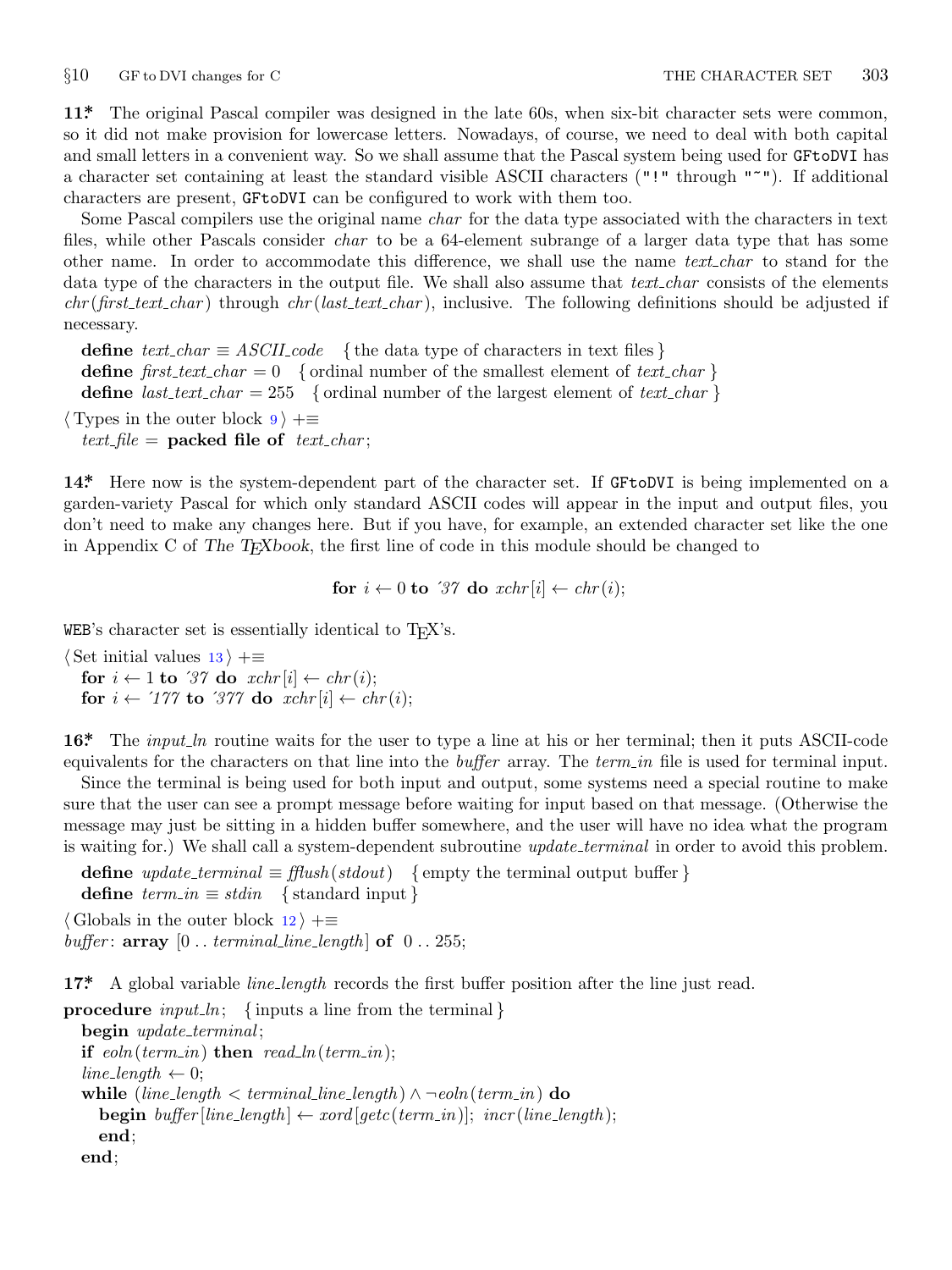<span id="page-3-0"></span>**47\*.** To prepare these files for input or output, we *reset* or *rewrite* them. An extension of Pascal is needed, since we want to associate it with external files whose names are specified dynamically (i.e., not known at compile time). The following code assumes that '*reset*( $f, s$ )' and '*rewrite*( $f, s$ )' do this, when  $f$  is a file variable and *s* is a string variable that specifies the file name.

In C, we do path searching based on the user's environment or the default path. We also read the command line and print the banner here (since we don't want to print the banner if the command line is unreasonable).

**procedure** *open\_gf\_file*; { prepares to read packed bytes in  $gf$ \_file } **begin**  $gf$   $file \leftarrow kpse\_open$   $file(stringcast(name_of_file), kpse\_gf.format); curlloc \leftarrow 0;$ **end**;

**procedure** *open tfm file* ; *{* prepares to read packed bytes in *tfm file }* **begin**  $tfm$   $file \leftarrow kpse\_open$   $file(stringcast(name_of$   $file), kpse\_tfm\_format);$ **end**;

```
procedure open dvi file ; { prepares to write packed bytes in dvi file }
  begin rewritebin(dvi file , stringcast(name of file ));
  end;
```
**48\*.** If you looked carefully at the preceding code, you probably asked, "What are *cur loc* and *name of file* ?" Good question. They are global variables: The integer *cur loc* tells which byte of the input file will be read next, and the string *name\_of\_file* will be set to the current file name before the file-opening procedures are called.

*⟨* Globals in the outer block 12 *⟩* +*≡ cur*  $loc: integer;$  { current byte number in *gf file* } *name of file* : *↑text char* ;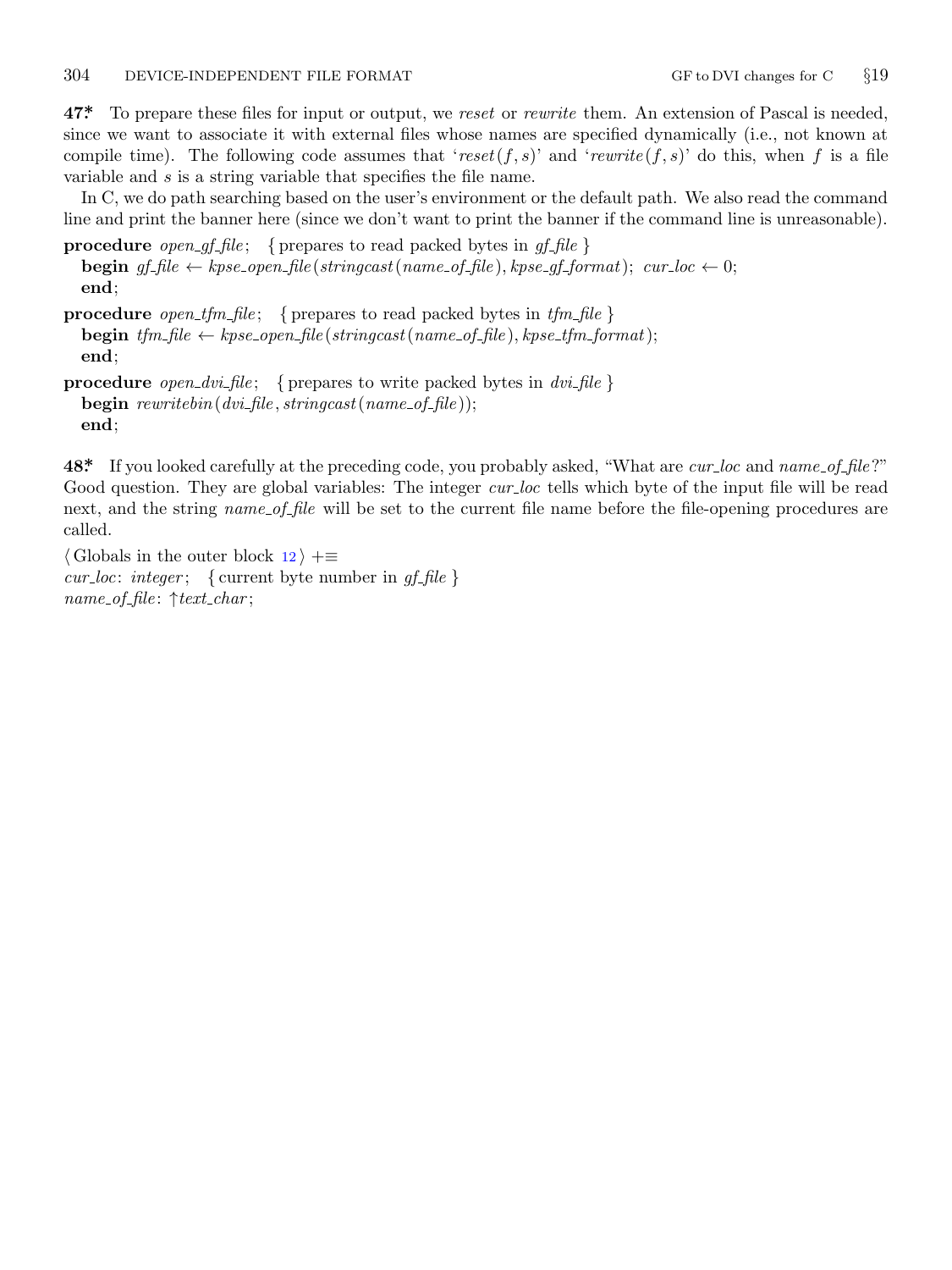<span id="page-4-0"></span>

**52\*. Reading the font information.** Now let's get down to brass tacks and consider the more substantial routines that actually convert TFM data into a form suitable for computation. The routines in this part of the program have been borrowed from TEX, with slight changes, since GFtoDVI has to do some of the things that T<sub>E</sub>X does.

The TFM data is stored in a large array called *font info*. Each item of *font info* is a *memory word* ; the *fix word* data gets converted into *scaled* entries, while everything else goes into words of type *four quarters* . (These data structures are special cases of the more general memory words of TEX. On some machines it is necessary to define *min quarterword* = *−*128 and *max quarterword* = 127 in order to pack four quarterwords into a single word.)

```
define min\_quarterword = 0 {change this to allow efficient packing, if necessary }
  define max\_quarterword = 255 {ditto}
  define qi(\textbf{\#}) \equiv \textbf{\#} + min\_quarterword { to put an eight_bits item into a quarterword }
  define qo(\textbf{#}) \equiv \textbf{#} - min\_quarterword { to take an eight_bits item out of a quarterword }
  define title\_font = 1define label_{font} = 2define gray\_font = 3define slant\_font = 4define \loglogo_font = 5
  define \textit{non}\_\textit{char} \equiv \textit{qi}(256)\text{define } non\_address \equiv font\_mem\_size⟨ Types in the outer block 9 ⟩ +≡
  font_index = 0...font_mem_size; quarterword = min\_quarterword...max\_quarterword; {1/4 of a word}
```
 $four\_\_quarters = \textbf{packet}\ \textbf{record}\ \textit{B0}:$  quarterword;

*B1* : *quarterword* ; *B2* : *quarterword* ; *B3* : *quarterword* ; **end**;

@\

 $\#include \text{ifoldskip}{\text{ifoldskip}}$   $\text{ifoldskip}{\text{ifoldskip}}$   $\text{ifoldskip}{\text{ifoldskip}}$   $\{ \text{not } \text{ifoldskip}}$   $\{ \text{not } \text{ifoldskip}}$   $\{ \text{not } \text{ifoldskip}}$   $\{ \text{not } \text{ifoldskip}}$   $\{ \text{not } \text{ifoldskip}}$   $\{ \text{not } \text{ifoldskip}}$   $\{ \text{not } \text{ifoldskip}}$   $\{ \text{not } \text{ifoldskip}}$   $\{ \text{not } \text{ifoldskip}}$   $\{ \text{not } \text{ifoldskip$  $intermal\_font\_number = title\_font \dots logo\_font;$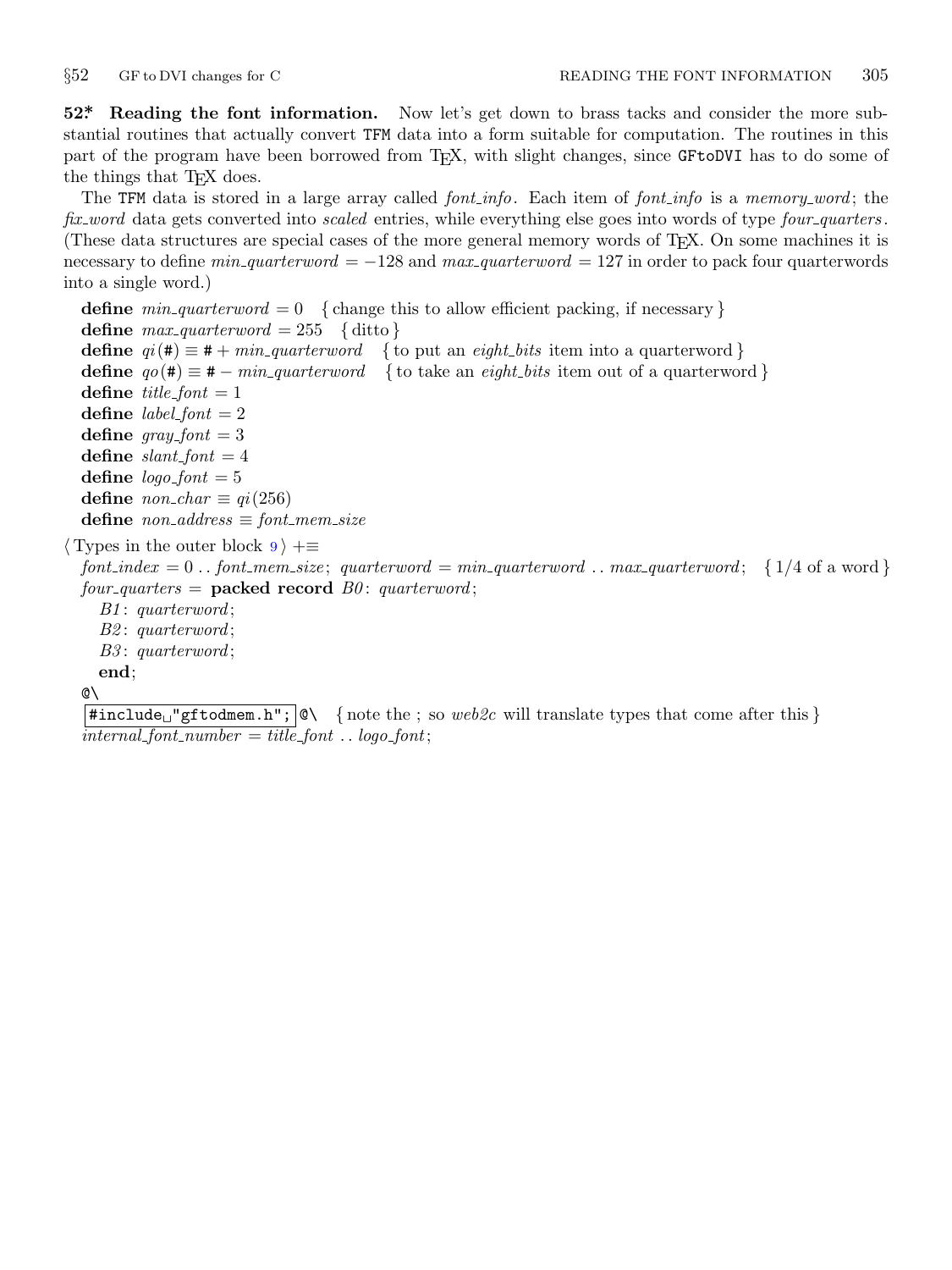<span id="page-5-0"></span>**55\*.** Of course we want to define macros that suppress the detail of how font information is actually packed, so that we don't have to write things like

 $font\_info[width\_base[f] + font\_info[char\_base[f] + c]$ *.* $qqqq, b0]$ *.sc* 

too often. The WEB definitions here make *char-info*( $f(c)$ ) the *four-quarters* word of font information corresponding to character *c* of font f. If q is such a word, *char\_width*  $(f)(q)$  will be the character's width; hence the long formula above is at least abbreviated to

 $char\_width(f)(char\_info(f)(c)).$ 

In practice we will try to fetch *q* first and look at several of its fields at the same time.

The italic correction of a character will be denoted by  $char\_italic(f)(q)$ , so it is analogous to *char\_width*. But we will get at the height and depth in a slightly different way, since we usually want to compute both height and depth if we want either one. The value of *height depth* (*q*) will be the 8-bit quantity

 $b = height\_index \times 16 + depth\_index$ 

and if *b* is such a byte we will write *char height*( $f$ )(*b*) and *char depth*( $f$ )(*b*) for the height and depth of the character *c* for which  $q = char_info(f)(c)$ . Got that?

The tag field will be called  $char\_tag(q)$ ; and the remainder byte will be called  $rem\_byte(q)$ .

**define**  $char\_info\_end$  (#)  $\equiv$  # | .*qqqq* **define**  $char\text{-}info(\textbf{\#}) \equiv font\text{-}info \restriction char\text{-}base[\textbf{\#}] + char\text{-}info\text{-}end$ **define**  $char\_width\_end$  (#)  $\equiv$  #.*B0* | .sc **define**  $char\_width(*) \equiv font\_info \mid width\_base| \neq \text{char\_width\_end}$ **define**  $char\_exists(\textbf{\#}) \equiv (\textbf{\#}.B0 > min\_quarterword)$ **define**  $char\_italic\_end(\#) \equiv (qo(\#.B2))$  **div** 4  $\,$ .*sc* **define**  $char\_italic(\textbf{\#}) \equiv font\_info \restriction italic\_base[\textbf{\#}] + char\_italic\_end$ **define**  $height\_depth$  (#)  $\equiv qo$  (#*.B1*) **define**  $char\_height\_end$  (#)  $\equiv$  (#) **div** 16 ] .*sc* **define**  $char\_height(\#) \equiv font\_info \ [height\_base[\#] + char\_height\_end$ **define**  $char\_depth\_end$  (#)  $\equiv$  # **mod** 16  $\cdot$  *sc* **define**  $char\_depth$  (#)  $\equiv$   $font\_info$  [  $depth\_base$  [#]  $+ char\_depth\_end$ **define**  $char\_tag{#} \equiv ((qo(\text{#}.B2)) \mod 4)$  $\text{define } skip\_byte(\texttt{\#}) \equiv qo(\texttt{\#}.B0)$  $\text{define } next\_char(\texttt{\#}) \equiv \texttt{\#}.B1$  $\text{define } op\_byte(\texttt{\#}) \equiv go(\texttt{\#}.B2)$ define  $rem\_byte$  (#) ≡ #*.B3*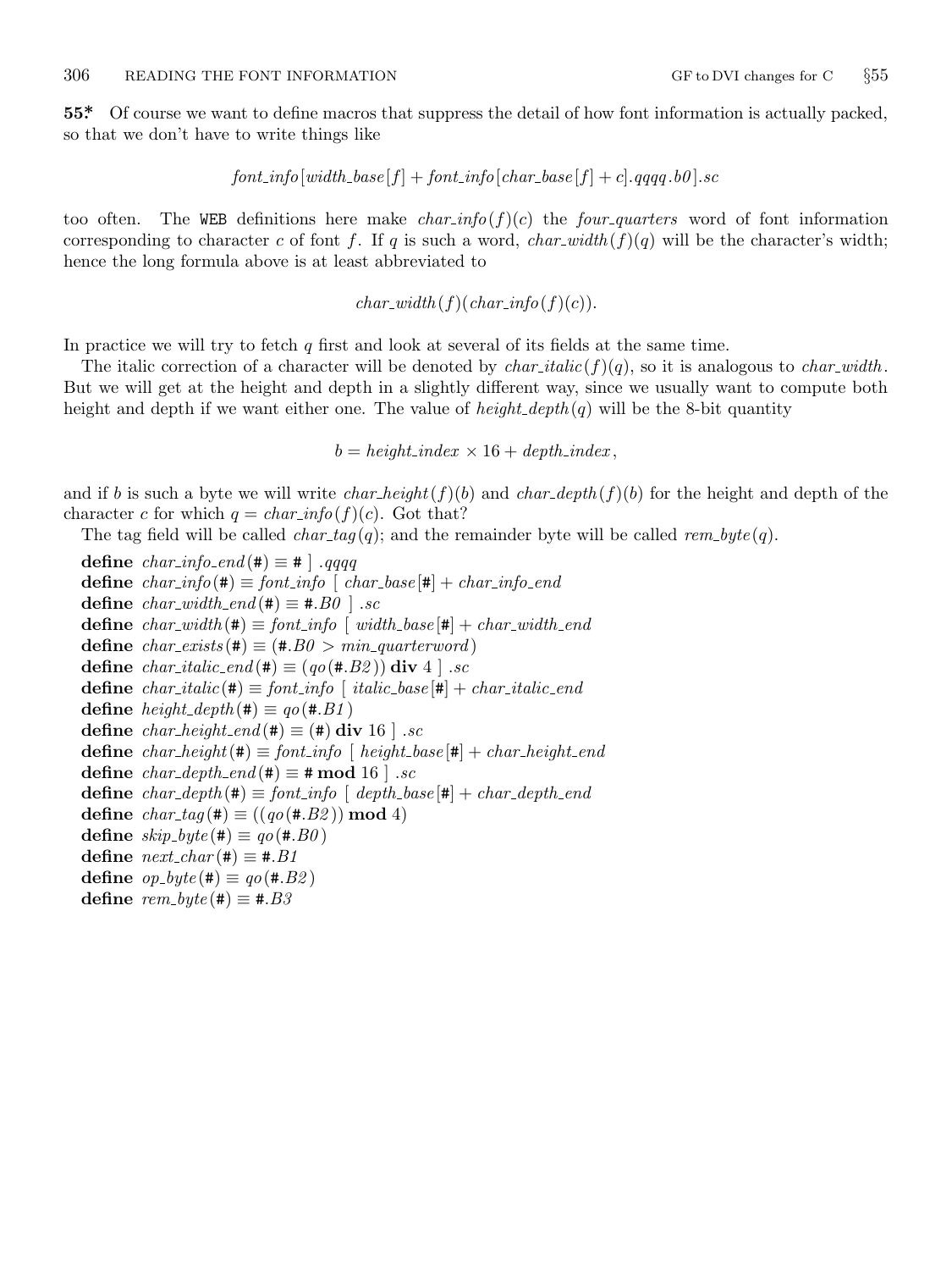<span id="page-6-0"></span>

**62\*.** Only the first two words of the header are needed by GFtoDVI.

 $\text{define } store\_four\_ quarters \text{ } (\#) \equiv$ **begin** read\_tfm\_word;  $qw.B0 \leftarrow qi(b0)$ ;  $qw.B1 \leftarrow qi(b1)$ ;  $qw.B2 \leftarrow qi(b2)$ ;  $qw.B3 \leftarrow qi(b3);$   $# \leftarrow qw;$ **end**  $\langle$  Read the TFM header 62<sup>\*</sup>  $\rangle$  ≡ **begin if** *lh <* 2 **then** *abend* ;  $store_four\_\_quarters(font\_check[f]);\ read\_\_tfm\_\_word;$ **if**  $b0 > 127$  **then** *abend*; { design size must be positive} *z* ← ((*b0*  $*256 + b1$ )  $*256 + b2$ )  $*16 + (b3$  div 16); **if** *z < unity* **then** *abend* ; **while** *lh >* 2 **do begin** *read\_tfm\_word*;  $decr(h)$ ; {ignore the rest of the header } **end**;  $font\_disize[f] \leftarrow z;$ **if**  $s > 0$  **then**  $z \leftarrow s$ ; *font\_size*  $[f] \leftarrow z$ ; **end** This code is used in section 59.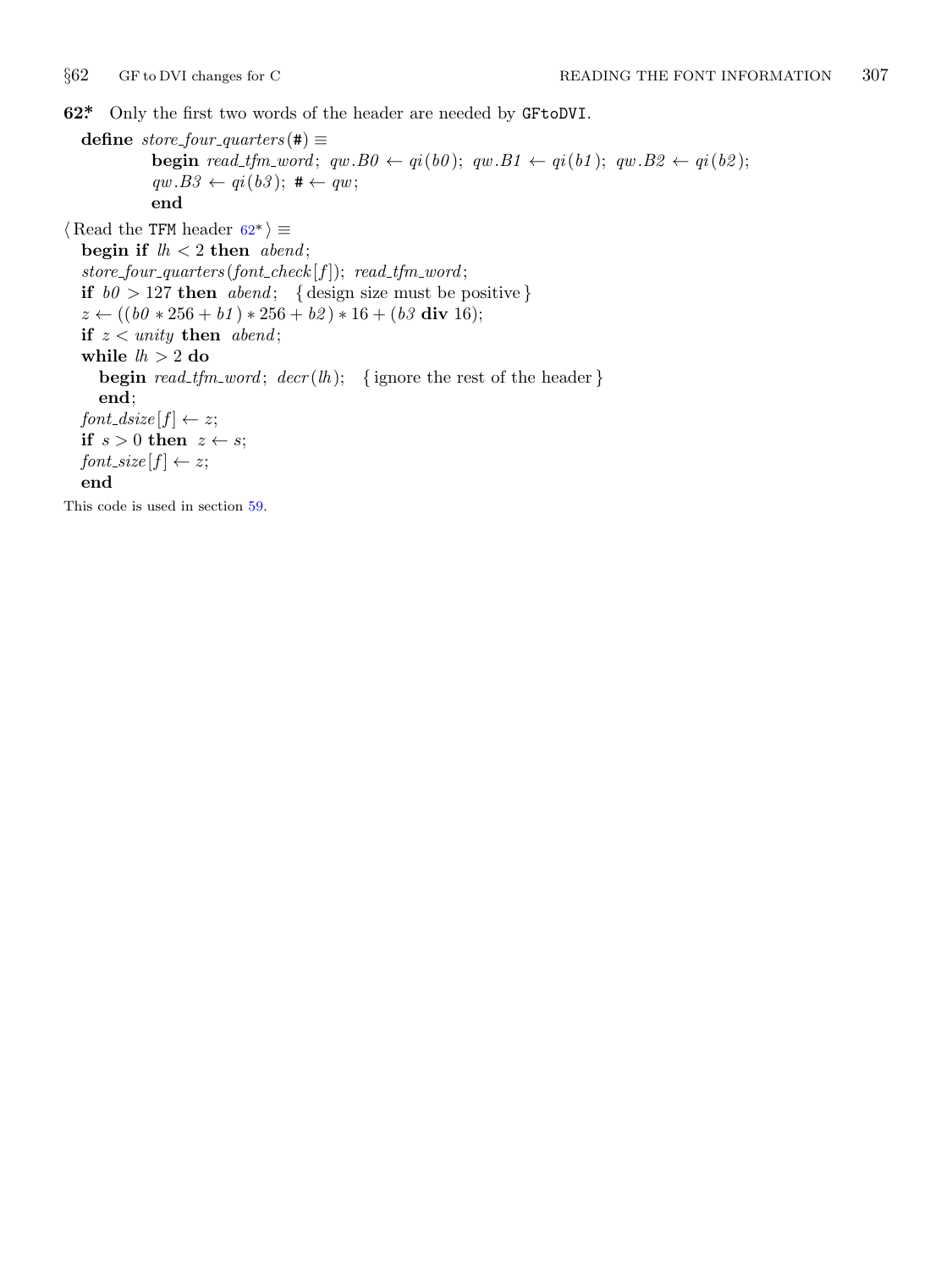<span id="page-7-0"></span>

**78\*.** We will also find it useful to have the following strings. (The names of default fonts will presumably be different at different sites.)

**define**  $gf\_ext = max\_keyword + 1$  {string number for '.gf'} **define**  $div{\text{.}ext} = max{\text{.}keyword + 2}$  {string number for '.dvi'} **define**  $tfm\_ext = max\_keyword + 3$  {string number for '.tfm'} **define**  $page\_header = max\_keyword + 4 \{ \text{string number for '_{\text{ul}} \text{Page}_{\text{u}}' \}$ **define**  $char\_header = max\_keyword + 5$  {string number for ' $\sqcup \sqcup$ Character<sub> $\sqcup$ </sub>'} **define**  $ext\_header = max\_keyword + 6$  {string number for ' $\cup \text{Ext}_\Box$ '} **define** *left\_quotes* =  $max\_keyword + 7$  {string number for ' $\Box$ '' } **define** *right\_quotes* =  $max\_keyword + 8$  { string number for ''''} **define** *equals\_sign* =  $max\_keyword + 9$  { string number for ' = '} **define**  $plus\_sign = max\_keyword + 10 \{ \text{string number for ' + (')} \}$ **define**  $default\_title\_font = max\_keyword + 11$  {string number for the default *title\_font* } **define**  $default\_label\_font = max\_keyword + 12$  {string number for the default *label\_font* } **define**  $default\_gray\_font = max\_keyword + 13$  {string number for the default *gray\_font* } **define**  $\log o$  *font\_name* =  $\max$  *keyword* + 14 { string number for the font with METAFONT logo } **define**  $small\_logo = max\_keyword + 15 \{string number for 'METAFONT' \}$ **define** *home\_font\_area* =  $max\_keyword + 16$  {string number for system-dependent font area } *⟨*Initialize the strings 77 *⟩* +*≡*  $l \leftarrow 7$ ; *init\_str*7(".")("2")("6")("0")("2")("g")("f")(*qf\_ext*);  $l \leftarrow 4$ ; *init\_str4* (".")("d")("v")("i")(*dvi\_ext*);  $l \leftarrow 4$ ; *init\_str4* (".")("t")("f")("m")(*tfm\_ext*);  $l \leftarrow 7; \; init\_str7("□")("□")("P")("a")("g")("e")("□")(*page\_header*);$ *l ←* 12; *init str12* ("␣")("␣")("C")("h")("a")("r")("a")("c")("t")("e")("r")("␣")(*char header* );  $l \leftarrow 6$ ;  $init\_str6$  (" $\sqcup$ ")(" $\sqcup$ ")("E")("x")("t")(" $\sqcup$ ")(*ext\_header*);  $l \leftarrow 4$ ;  $init\_str4$  (" $\sqcup$ ")(" $\sqcup$ ")("`")("`")(*left\_quotes*);  $l \leftarrow 2$ ;  $init\_str2("T")("T")(right\_ght\_quotes);$  $l \leftarrow 3$ ;  $init\_str3("^{\mathsf{u}})("^{\mathsf{u}})("^{\mathsf{u}})('^{\mathsf{u}})('^{\mathsf{u}})('^{\mathsf{u}})('^{\mathsf{u}})('^{\mathsf{u}})('^{\mathsf{u}})('^{\mathsf{u}})('^{\mathsf{u}})('^{\mathsf{u}})('^{\mathsf{u}})('^{\mathsf{u}})('^{\mathsf{u}})('^{\mathsf{u}})('^{\mathsf{u}})('^{\mathsf{u}})('^{\mathsf{u}})('^{\mathsf{u}})('^{\mathsf{u}})('^{\mathsf{u}})('^{\mathsf{u}}$  $l \leftarrow 4$ ; *init\_str4* ("<sub></sub>□")("+")("<sub>□</sub>")("(")(*plus\_sign*);  $l \leftarrow 4; \ init\_str4 \left( "c" \right) \left( "m" \right) \left( "r" \right) \left( "8" \right) \left( \text{default\_title\_font} \right);$  $l \leftarrow 6$ ; *init\_str6* ("c")("m")("t")("t")("1")("0")(*default\_label\_font*);  $l \leftarrow 4$ ;  $init\_str$ / $\left( \n\begin{bmatrix} \n\text{m} \\ \text{m} \n\end{bmatrix} \right) \left( \n\begin{bmatrix} \n\text{m} \\ \text{n} \n\end{bmatrix} \right) \left( \n\begin{bmatrix} \n\text{m} \\ \text{m} \n\end{bmatrix} \right) \left( \n\begin{bmatrix} \n\text{m} \\ \text{m} \n\end{bmatrix} \right) \left( \n\begin{bmatrix} \n\text{m} \\ \text{m} \n\end{bmatrix} \right) \left( \n\begin{bmatrix} \n\text{m} \\ \text{m} \n\end{b$  $l \leftarrow 5$ ;  $init\_str5$  ("1")("o")("g")("o")("8")(*logo\_font\_name*); *l ←* 8; *init str8* ("M")("E")("T")("A")("F")("O")("N")("T")(*small logo*);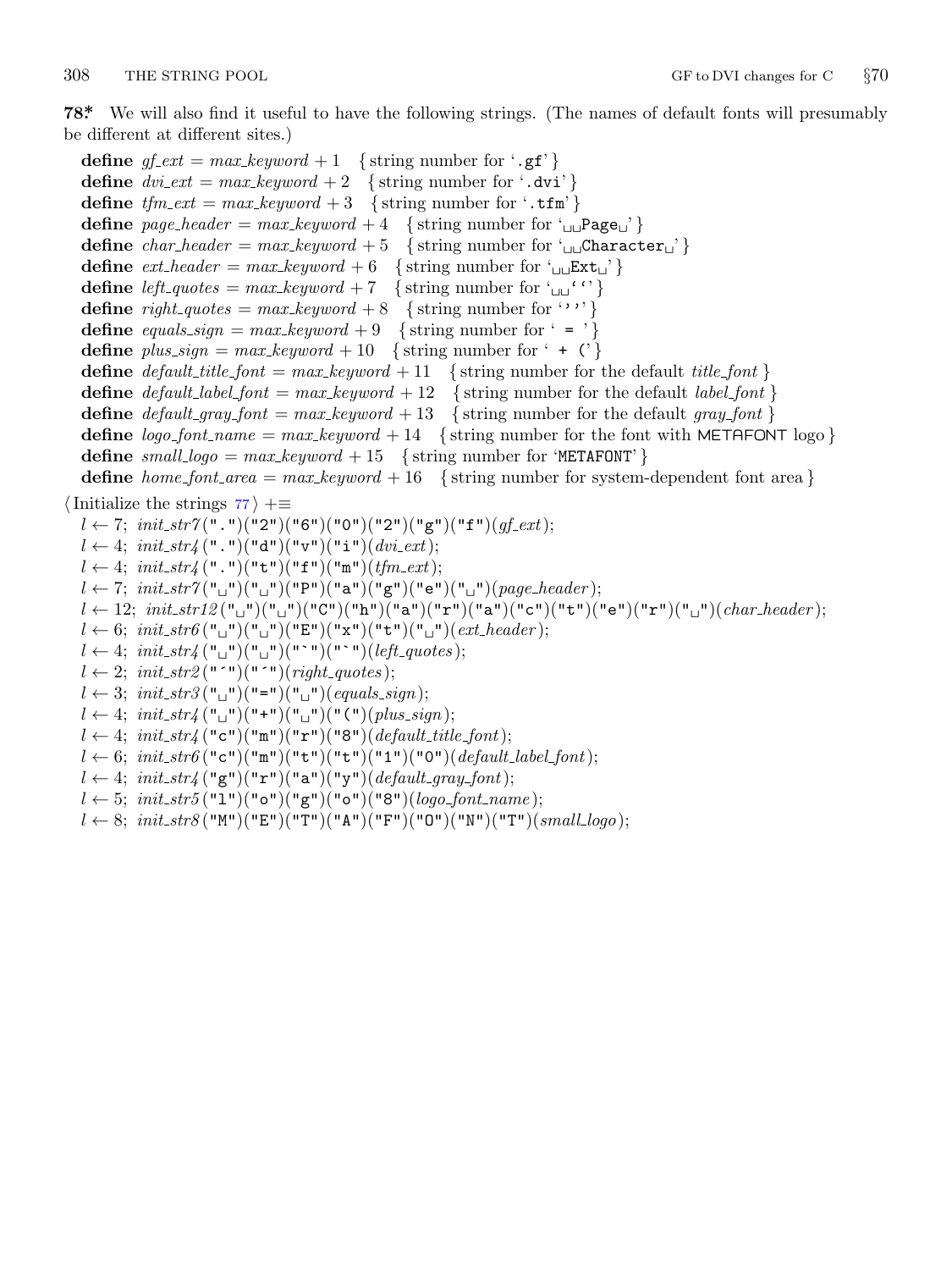<span id="page-8-0"></span>*§*81 GF to DVI changes for C THE STRING POOL 309

**81\*.** We will be using this procedure when reading the GF file just after the preamble and just after *eoc* commands.

**function** *interpret xxx* : *keyword code* ; **label** *done , done1 , not found* ; **var** *k*: *integer* ; *{* number of bytes in an *xxx* command *} j*: *integer* ; *{* number of bytes read so far *} l*: 0 *. . longest keyword* ; *{* length of keyword to check *} m*: *keyword code* ; *{* runs through the list of known keywords *} n1* : 0 *. . longest keyword* ; *{* buffered character being checked *} n2* : *pool pointer* ; *{* pool character being checked *} c*: *keyword code* ; *{* the result to return *}* **begin**  $c \leftarrow no\_operation$ ;  $cur\_string \leftarrow null\_string$ ; **case** *cur gf* **of** *no op*: **goto** *done* ;  $yyy$ : **begin**  $k \leftarrow signed\_quad$ ; **goto** *done*; **end**;  $xxx1: k \leftarrow get\_byte;$  $xxx2: k \leftarrow get\_two\_bytes;$  $xxx3: k \leftarrow get\_three\_bytes;$  $xxx4: k \leftarrow signed\_quad;$ **othercases** *abort*(´internal␣error´); **endcases**; *⟨* Read the next *k* characters of the GF file; change *c* and **goto** *done* if a keyword is recognized 82 *⟩*;  $done: \, cur\_gf \leftarrow get\_byte; \, interpret\_xxx \leftarrow c;$ **end**;

**85\*.** A simpler method is used for special commands between *boc* and *eoc*, since GFtoDVI doesn't even look at them.

```
procedure skip nop;
  label done ;
  var k: integer ; { number of bytes in an xxx command }
     j: integer ; { number of bytes read so far }
  begin case cur gf of
  no op: goto done ;
  yyy: begin k \leftarrow signed\_quad; goto done;
     end;
  xxx1: k \leftarrow get\_byte;xxx2: k \leftarrow get\_two\_bytes;xxx3: k \leftarrow get\_three\_bytes;xxx4: k \leftarrow signed\_quad;othercases abort(´internal␣error´);
  endcases;
  for j \leftarrow 1 to k do cur\_gf \leftarrow get\_byte;done: \, \textit{cur\_gf} \leftarrow \textit{get\_byte};end;
```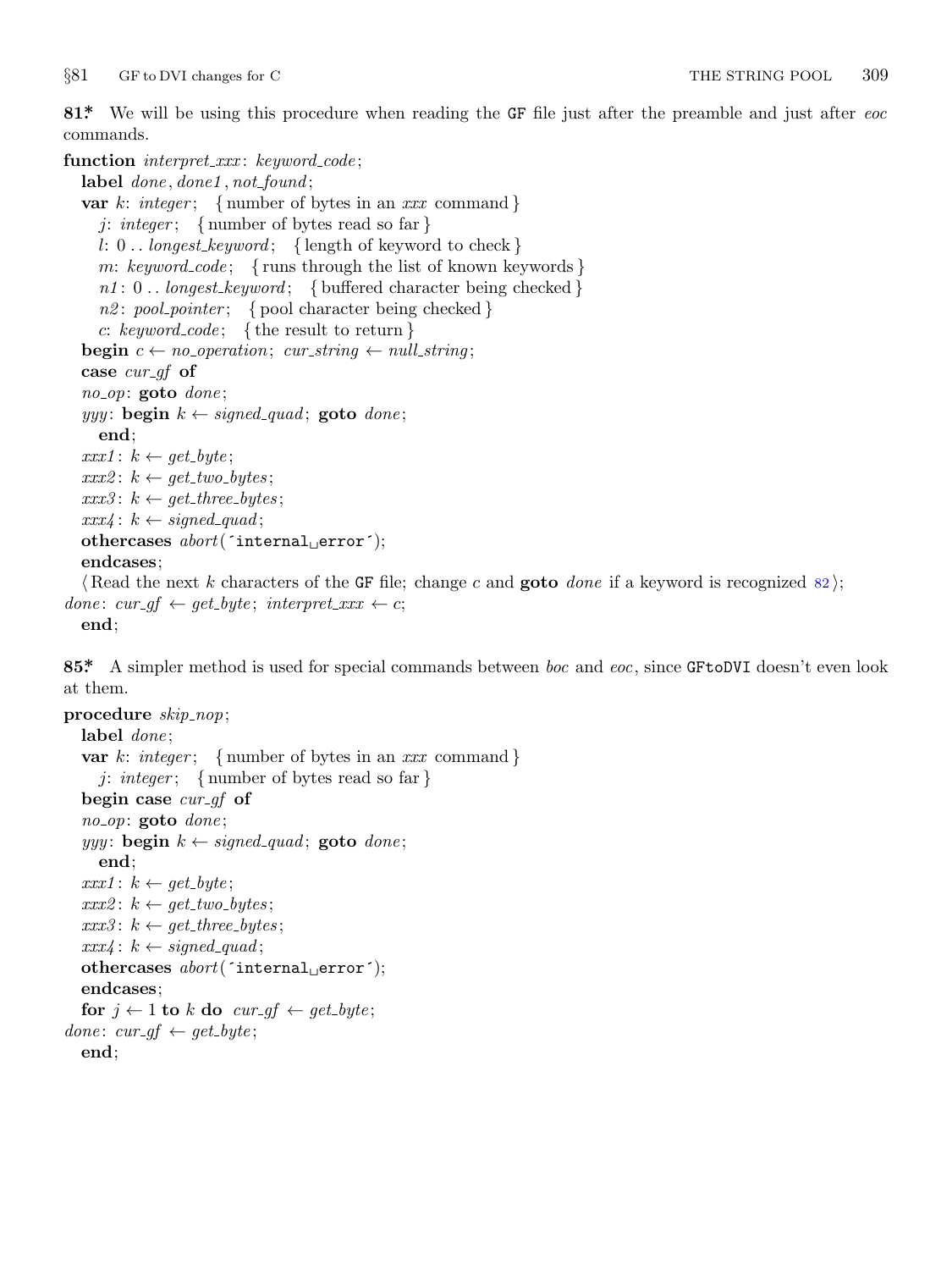<span id="page-9-0"></span>

**88\*.** Font metric files whose areas are not given explicitly are assumed to appear in a standard system area called *home\_font\_area*. This system area name will, of course, vary from place to place. The program here sets it to 'TeXfonts:'.

*⟨*Initialize the strings 77 *⟩* +*≡*  $l \leftarrow 0$ ;  $init\_str0$  (*home\_font\_area*);

```
90*. And here's the second.
```

```
function more name (c : ASCII code ): boolean;
  begin if c = "\sqcup" then more\_name \leftarrow falseelse begin if c = \frac{1}{\pi} then
       begin area\_delimiter \leftarrow pool\_ptr; ext\_delimiter \leftarrow 0;
       end
     else if c = "." then ext\_delimeter \leftarrow pool\_ptr;
     str\_room(1); append_char(c); { contribute c to the current string }
     more_name \leftarrow trueend;
  end;
```
**92\*.** Another system-dependent routine is needed to convert three strings into the *name of file* value that is used to open files. The present code allows both lowercase and uppercase letters in the file name.

```
\text{define } append\_to\_name(\#) \equivbegin c \leftarrow \#; \text{incr}(k); \text{name_of_file}[k] \leftarrow \text{xchr}[c];
              end
```

```
procedure pack\_file\_name(n, a, e: str\_number);var k: integer; { number of positions filled in name_of_file}
    c: ASCII code ; { character being packed }
    j: integer ; { index into str pool }
     name length : integer ;
  begin name_length \leftarrow length(a) + length(n) + length(e);name_of_file \leftarrow smalloc_array (ASCII-code, name_length); k \leftarrow -1; { C strings start at position zero. }
  for j \leftarrow str\_start[a] to str\_start[a+1]-1 do append\_to\_name(str\_pool[j]);
  for j \leftarrow str\_start[n] to str\_start[n+1] − 1 do append\_to\_name(str\_pool[j]);
  for j \leftarrow str\_start[e] to str\_start[e + 1] - 1 do append\_to\_name(str\_pool[j]);name\_of\_file(name\_length] \leftarrow 0;end;
```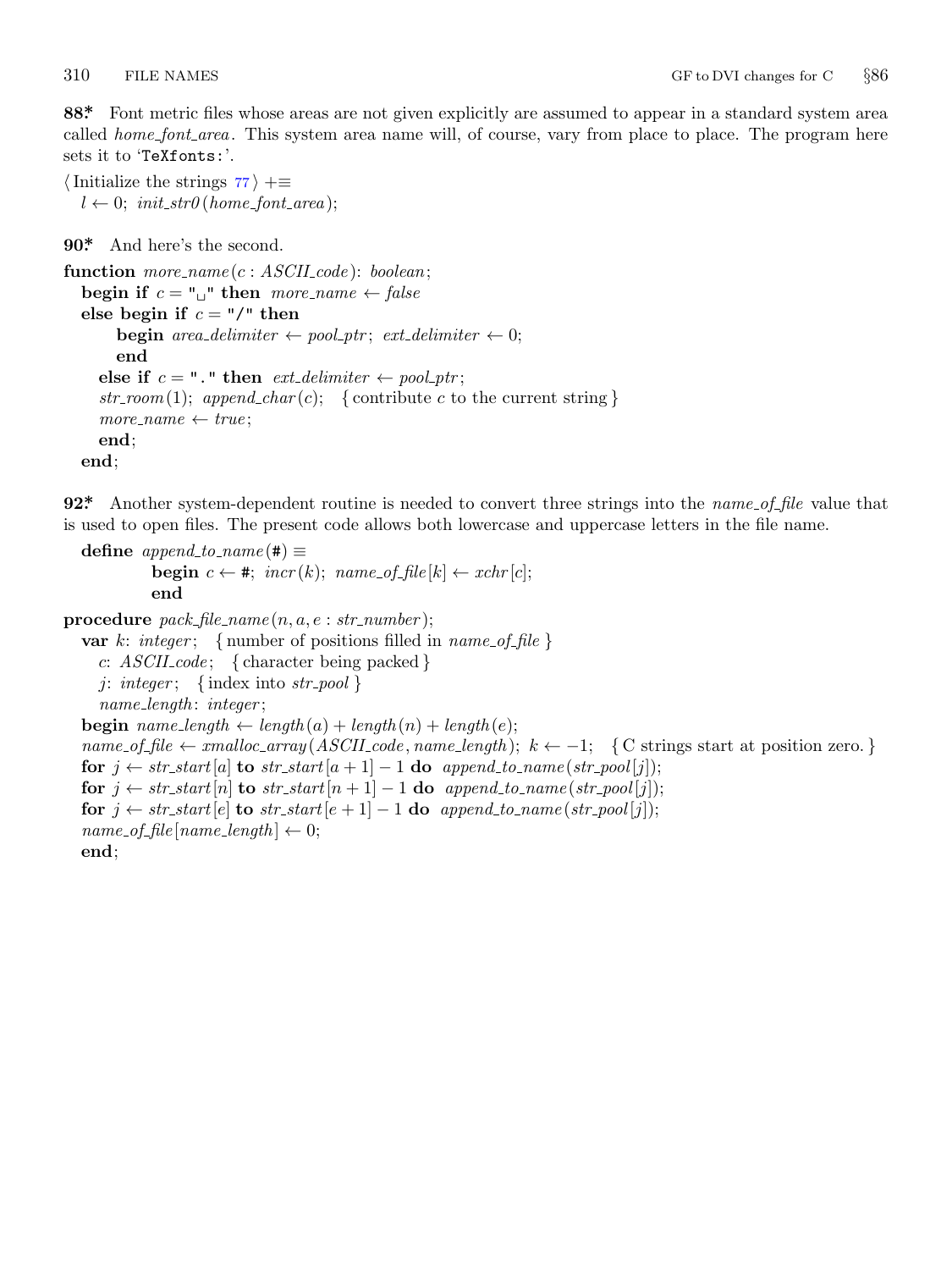<span id="page-10-0"></span>*§*94 GF to DVI changes for C FILE NAMES 311

**94\*** The *start\_gf* procedure obtains the name of the generic font file to be input from the command line. It opens the file, making sure that some input is present; then it opens the output file.

**procedure** *start gf* ; **label** *done* ; **var** *arg buffer* : *c string* ; *arg buf ptr* : *integer* ; **begin**  $arg_b{\text{buffer}} \leftarrow \text{c}{{\text{m}}{\text{d}}{\text{line}}}({\text{optind}}); \text{ } arg_b{\text{inf}}{\text{ptr}} \leftarrow 0;$ **while**  $(line_length < term>terminalLine_length) \land (arg_buffer[arg_buff_prr] \neq 0)$  **do begin**  $buffer[line\_length] \leftarrow xord[ucharast(arg\_buffer[arg\_buffer]])$ ;  $incr(line\_length)$ ;  $incr(arg_buf_ptr);$ **end**;  $buf\_ptr \leftarrow 0$ ;  $buffer[line\_length] \leftarrow "?";$ while  $\text{buffer} [\text{buf}\_ptr] = "\sqcup" \textbf{do} \ \text{incr}(\text{buf}\_ptr);$ **if**  $buf\_ptr$  ine\_length **then begin** *⟨* Scan the file name in the buffer 95 *⟩*; **if**  $cur\_ext = null\_string$  **then**  $cur\_ext \leftarrow gf\_ext$ ; *pack file name* (*cur name , cur area , cur ext*); *open gf file* ; **end**;  $job_name \leftarrow cur_name; pack_file_name(job_name, null-string, dvix.txt); open_dvikfile;$ **end**;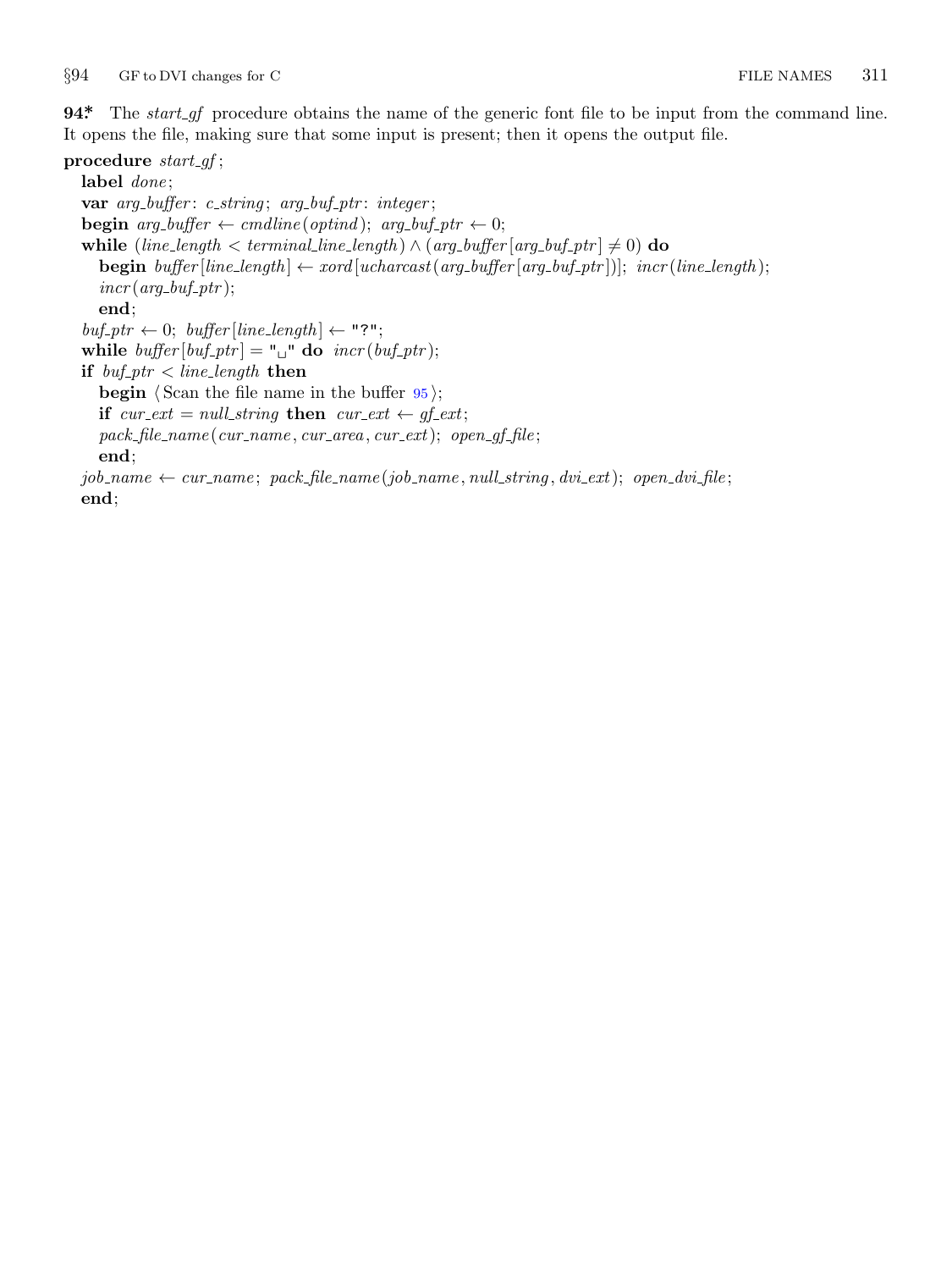<span id="page-11-0"></span>**107\*** The actual output of  $dvi_buf[a...b]$  to  $dvi_file$  is performed by calling *write\_dvi*( $a, b$ ). It is safe to assume that *a* and  $b + 1$  will both be multiples of 4 when *write\_dvi*( $a, b$ ) is called; therefore it is possible on many machines to use efficient methods to pack four bytes per word and to output an array of words with one system call.

In C, we use a macro to call *fwrite* or *write* directly, writing all the bytes in one shot. Much better even than writing four bytes at a time.

**108\*.** To put a byte in the buffer without paying the cost of invoking a procedure each time, we use the macro *dvi out*.

```
define div\_out(\textbf{\#}) \equiv \textbf{begin} \ div\_but \ [div\_ptr] \leftarrow \textbf{\#}; \ incr(dvi\_ptr);if dvi_p tr = dvilimit then dviswap;
          end
```
**procedure** *dvi swap*; *{* outputs half of the buffer *}*

```
begin if dvi ptr > (˝7FFFFFFF − dvi offset) then abort(´dvi␣length␣exceeds␣"7FFFFFFF´);
if dvi-limit = dvi-but-size then
  begin write_dvi(0, half_buf -1); dvi_limit \leftarrow half_buf; dvi_offset \leftarrow dvi_offset + dvi_buf_size;
  div\_ptr \leftarrow 0;end
else begin write\_div(half_buf, dvibuf\_size - 1); dvilimit \leftarrow dvibuf\_size;
```
**end**; **end**;

**109\*** Here is how we [clean](#page-12-0) out the buffer when T<sub>E</sub>X is all through; *dvi\_ptr* will be a multiple of 4.

*⟨*Empty the last bytes out of *dvi buf* 109\* *⟩ ≡* **if**  $dv$ *i*- $limit = half_buf$  **then**  $write\_dv$ *i*( $half_buf$ , $dv$ *i*- $buf$ *size −* 1); **if** *dvi ptr >* (˝7FFFFFFF *− dvi offset*) **then** *abort*(´dvi␣length␣exceeds␣"7FFFFFFF´); **if**  $dvi_p$  *tr*  $> 0$  **then**  $write\_dvi(0, dviptr - 1)$ This code is used in section 115\*.

**111\*.** Here's a procedure that outputs a font definition.

**define**  $select\_font(\textbf{\#}) \equiv div\_out(\text{fnt\_num\_0 + \textbf{\#}})$  {set current font to  $\textbf{\#}$ } **procedure** *dvi font def* (*f* : *internal font number* ); **var**  $k$ : *integer*; {index into *str\_pool* } **begin**  $div\_{out}(fnt\_{def1})$ ;  $div\_{out}(f)$ ;  $divi_{}out(qo(font_{}check[f].B0)); div_i_{}out(qo(font_{}check[f].B1)); div_i_{}out(qo(font_{}check[f].B2));$  $divi_$  *out*( $qo(font_{\textit{c}} \cdot \textit{check}[f].B3)$ );  $div_$ *four* (*font\_size* [*f*]);  $div_$ *four* (*font\_dsize* [*f*]);  $div\_out(length(font\_area[f]))$ ;  $div\_out(length(font\_name[f]))$ ; *⟨* Output the font name whose internal number is *f* 112 *⟩*; **end**; *⟨* Declare the procedure called *load fonts* 98 *⟩*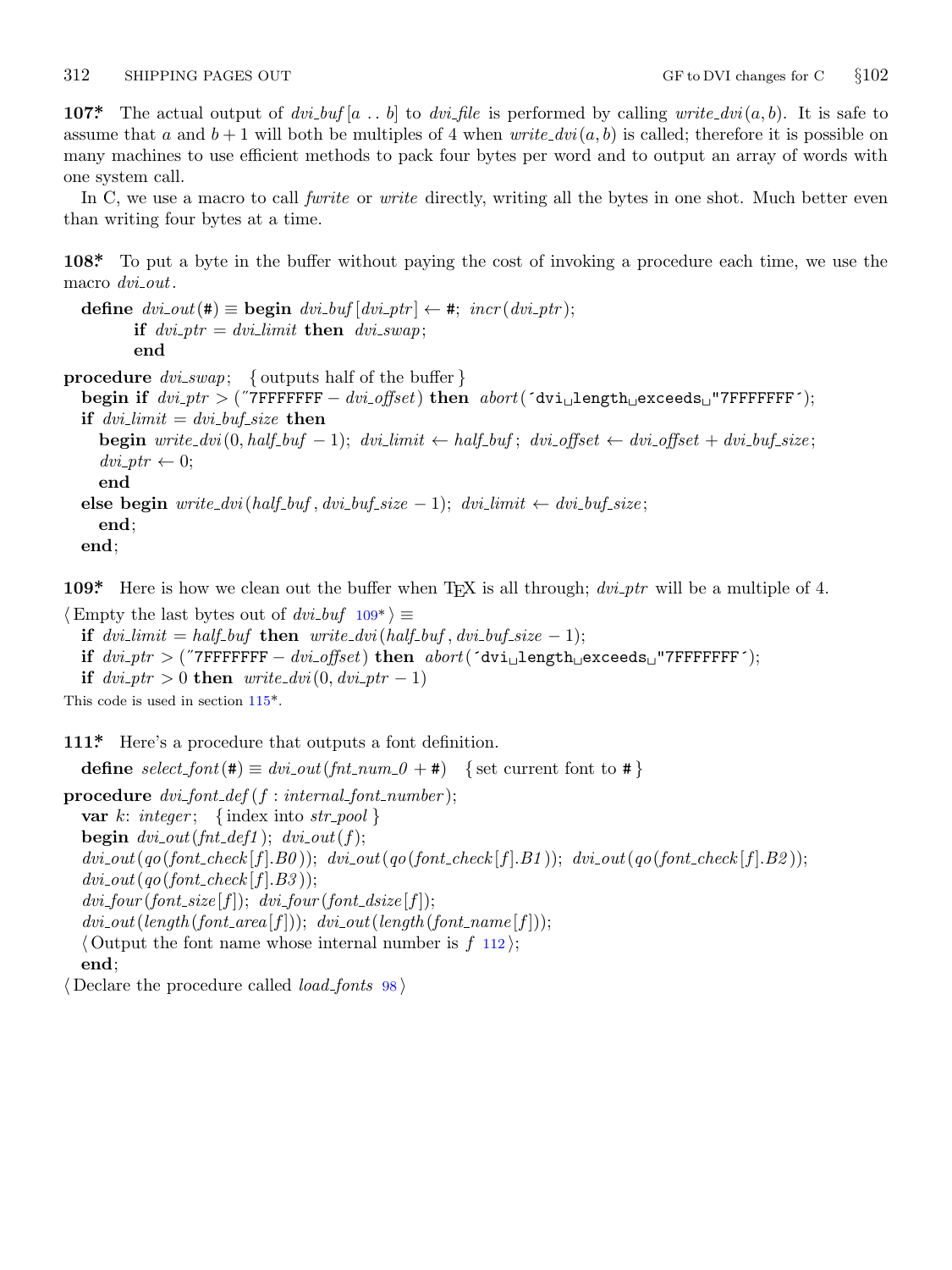<span id="page-12-0"></span>*§*115 GF to DVI changes for C SHIPPING PAGES OUT 313

**115\*.** At the end of the program, we must finish things off by writing the postamble. An integer variable *k* will be declared for use by this routine.

  $\langle$  Finish the DVI file and **goto** *final\_end*  $115^*$   $\rangle$  ≡ **begin** *dvi out*(*post*); *{* beginning of the postamble *}*  $div_1 four(last_bop); last_bop \leftarrow div_1offset + div_1ptr - 5;$  {  $post$  location } *dvi four* (25400000); *dvi four* (473628672); *{* conversion ratio for sp *} dvi four* (1000); *{* magnification factor *}*  $dvi$ *-four* ( $max_v$ );  $dvi$ *-four* ( $max_h$ );  $dvi_0(t)$ ;  $dvi_0(t)$ ;  $\{ \text{`max}_v = \text{`max}_v \}$  is said to be 3 } *dvi out*(*total pages* **div** 256); *dvi out*(*total pages* **mod** 256); **if** *¬fonts not loaded* **then for**  $k \leftarrow title{\text{-}}font{\text{ to }}\text{ }logo{\text{-}}font{\text{ }do}$ **if**  $length(font_name[k]) > 0$  **then**  $div\_font\_def(k);$  $div\_{out}(post\_post);$   $div\_{four}(last\_bop);$   $div\_{out}(div\_{id\_byte});$  $k \leftarrow 4 + ((div\_buf\_size - div\_ptr) \mod 4);$  {the number of 223's} while  $k > 0$  do **begin**  $dvi$  $dvi$ *out*(223);  $decr(k)$ ; **end**; *⟨*Empty the last bytes out of *dvi buf* 109\* *⟩*; **if** *verbose* **then**  $print\_ln(\uparrow \sqcup \uparrow)$ ; *uexit*(0); **end** This code is used in section 219\*.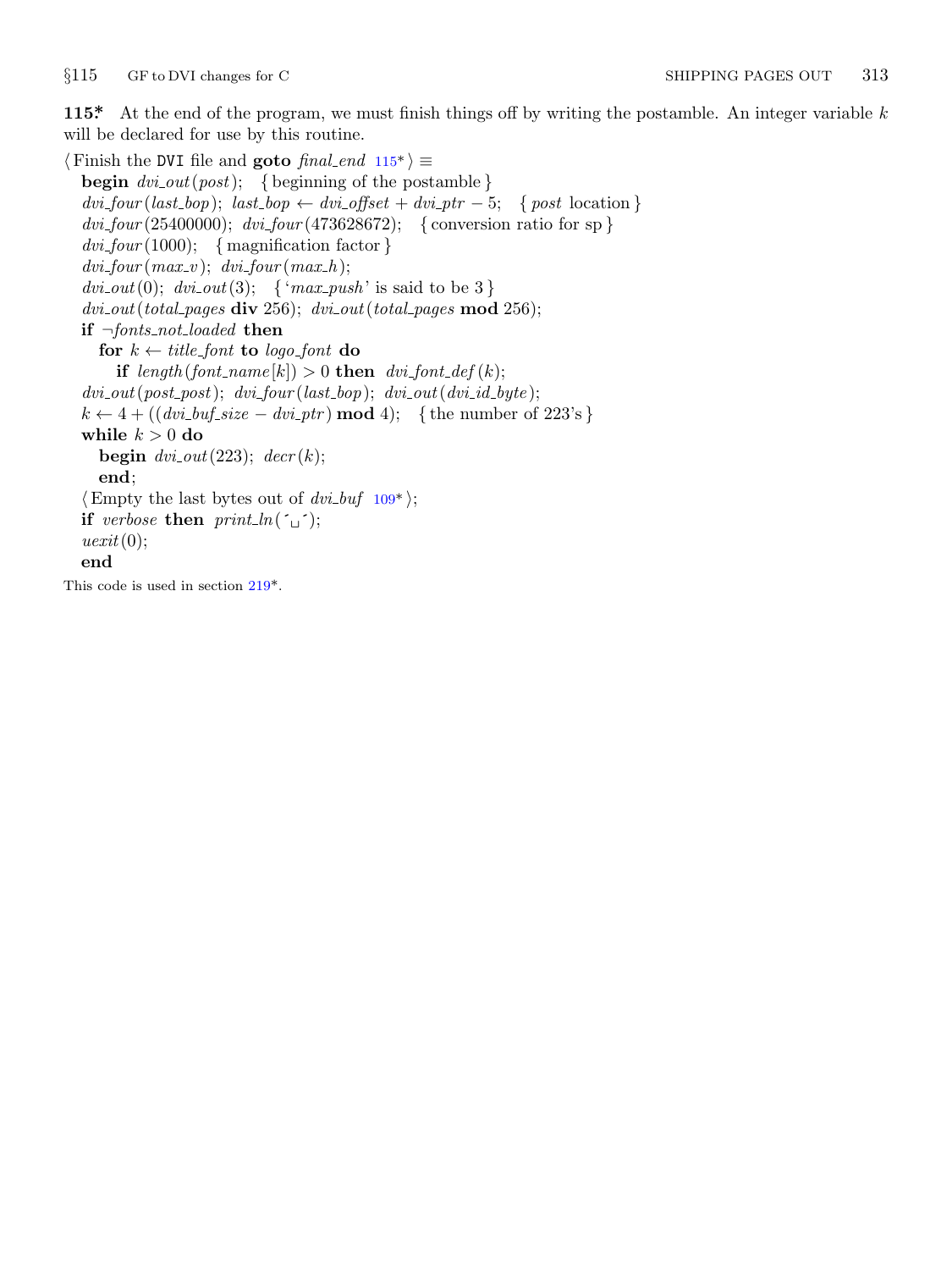### <span id="page-13-0"></span>314 RUDIMENTARY TYPESETTING GF to DVI changes for C *§*116

# **118\***  $\langle$  Set initial values 13 $\rangle$  +≡

 $\mathit{dummy_info.B0} \leftarrow qi(0); \ \mathit{dummy_info.B1} \leftarrow qi(0); \ \mathit{dummy_info.B2} \leftarrow qi(0); \ \mathit{dummy_info.B3} \leftarrow qi(0);$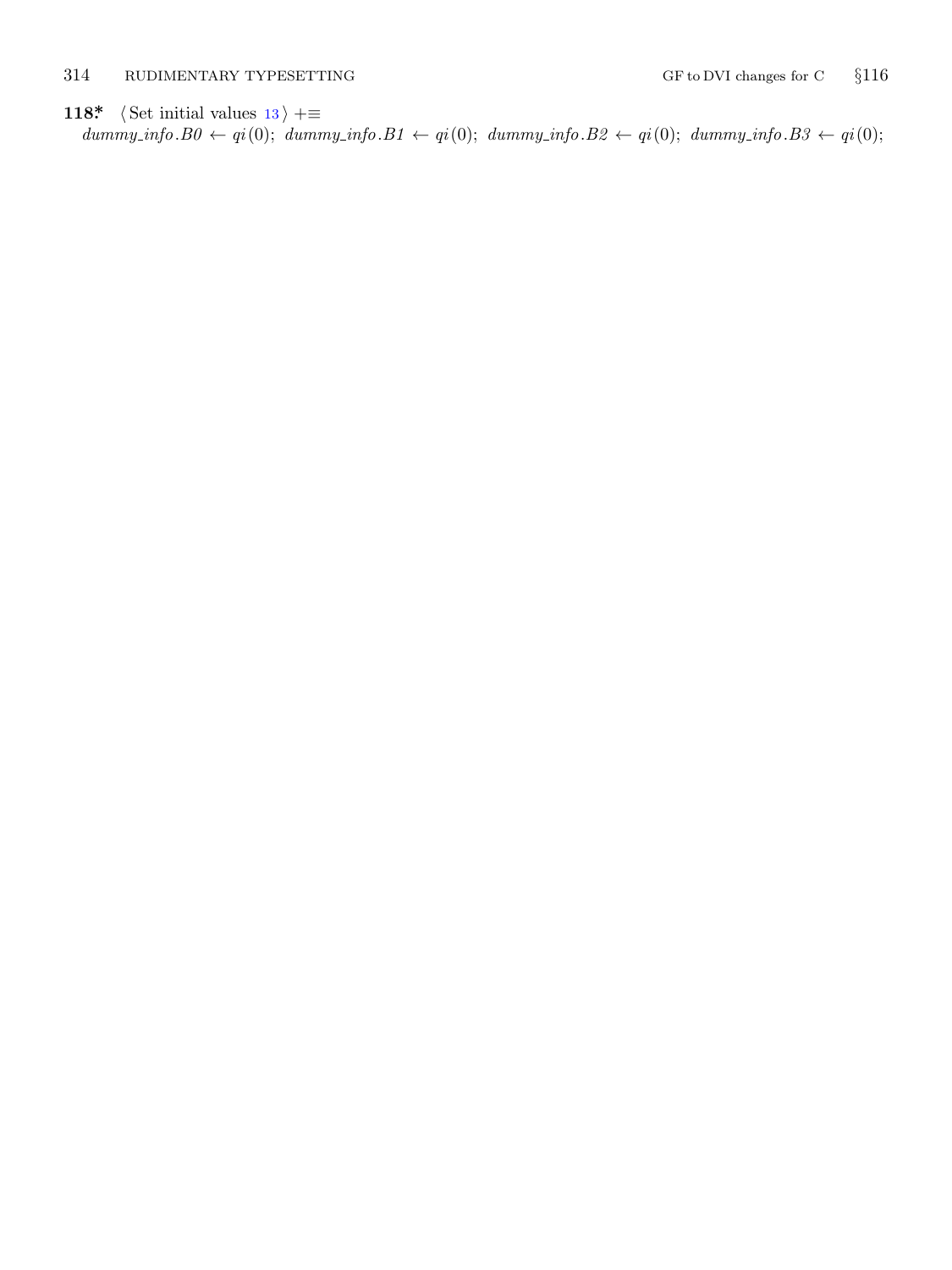<span id="page-14-0"></span>**138\*.** The following error message is given when an absent slant has been requested.

```
procedure slant complaint(r : real);
  begin if fabs(r - slant\_reported) > 0.001 then
    begin print nl(´Sorry,␣I␣can´´t␣make␣diagonal␣rules␣of␣slant␣´); print real(r, 10, 5);
    print('!'); slant-reported \leftarrow r;end;
  end;
```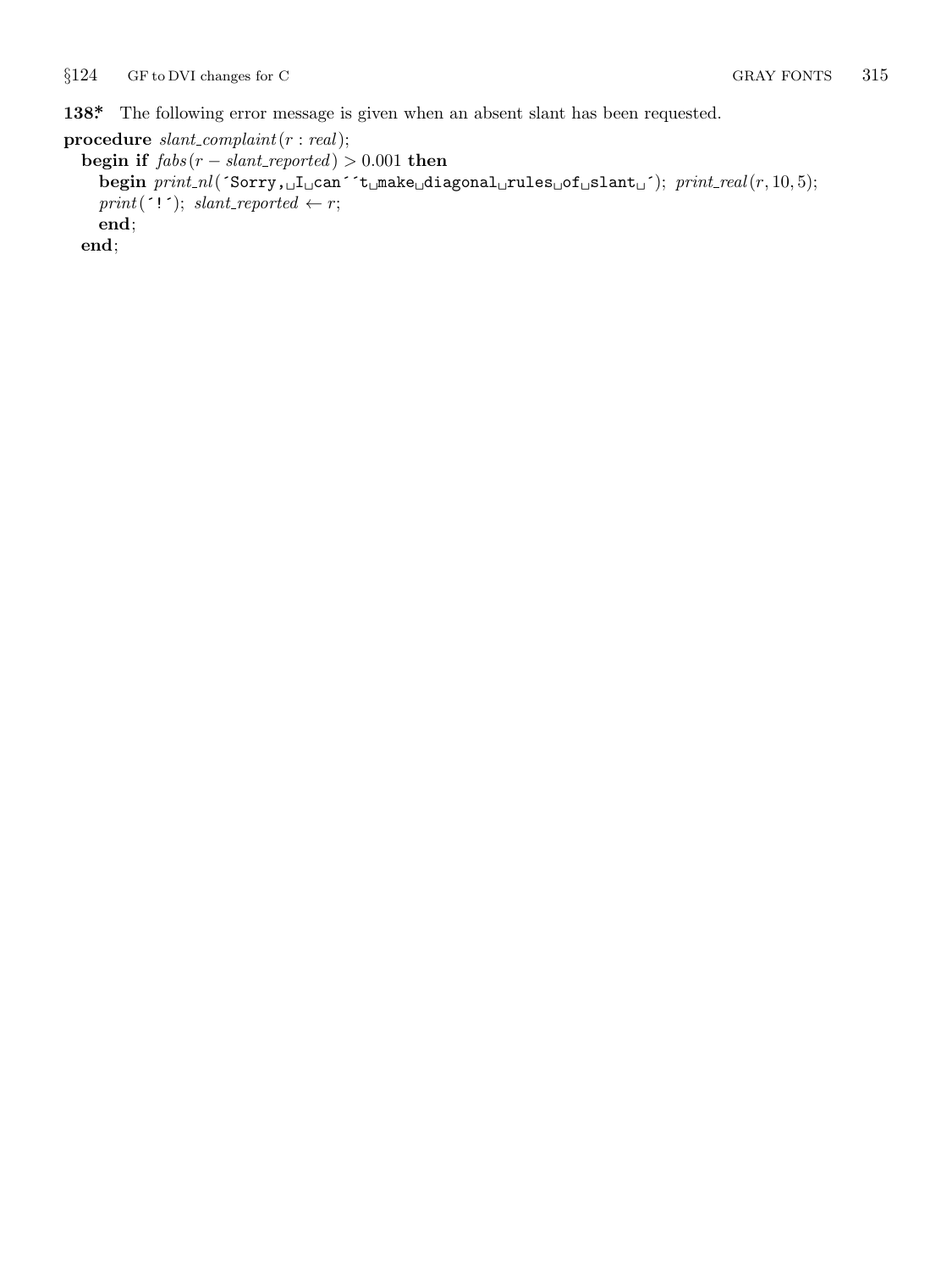<span id="page-15-0"></span>**164\*.** The process of ferreting everything away comes to an abrupt halt when a *boc* command is sensed. The following steps are performed at such times:

*⟨*Process a character 164\* *⟩ ≡* **begin** *check fonts* ; *⟨* Finish reading the parameters of the *boc* 165 *⟩*; *⟨* Get ready to convert METAFONT coordinates to DVI coordinates 170\* *⟩*; *⟨* Output the *bop* and the title line 172 *⟩*; **if** *verbose* **then begin**  $print('['', total\_pages : 1); update\_terminal; { print a progress report}$ **end**; *⟨* Output all rules for the current character 173 *⟩*; *⟨* Output all labels for the current character 181 *⟩*;  $do\_pixels$ ;  $dvi\_out(eop)$ ; {finish the page} *⟨* Adjust the maximum page width 203 *⟩*; **if** *verbose* **then begin**  $print(']$ ; **if** *total\_pages* **mod**  $13 = 0$  **then**  $print\_ln(\uparrow \qquad \uparrow)$ **else**  $print(\lceil \rceil)$ ; *update terminal* ; **end**; **end** This code is used in section 219\*. **170\***  $\langle$  Get ready to convert METAFONT coordinates to DVI coordinates 170\*  $\rangle ≡$ if  $pre\_min_x < min_x * unity$  then  $offset_x \leftarrow offset_x + min_x * unity - pre\_min_x;$ if  $pre\_max_y > max_y * unity$  then  $offset_y \leftarrow offset_y + max_y * unity - pre\_max_y;$ **if**  $pre\_max_x > max_x * unity$  **then**  $pre\_max_x \leftarrow pre\_max_x$  **div** *unity* **else**  $pre\_max_x \leftarrow max_x$ ; **if**  $pre\_min_y < min_y *$  *unity* **then**  $pre\_min_y \leftarrow pre\_min_y \textbf{div}$  *unity* **else**  $pre\_min_y \leftarrow min_y$ ;  $delta_y \leftarrow round$  ( $unsc_y\_ratio * (max_y + 1) - y\_ratio * offset_y) + 3276800;$ 

if slant\_ratio  $\geq 0$  then over\_col  $\leftarrow$  round (unsc\_x\_ratio  $*$  pre\_max\_x + unsc\_slant\_ratio  $*$  max\_y)

 $delta x \leftarrow round(x\_ratio * offset\_x - unsc\_x\_ratio * min\_x);$ 

 $over_c = \frac{1}{c}$   $\omega$  *ever*  $\omega$  + *delta\_x* + *overflow\_label\_offset*;

**if**  $page\text{-}height > max\text{-}v$  **then**  $max\text{-}v \leftarrow page\text{-}height$ ;

 $page\_width \leftarrow over\_col - 10000000$ 

This code is used in section 164\*.

 $\mathbf{else}~over\_col \leftarrow round(maxc_x\_ratio * pre\_max_x + unsc\_slant\_ratio * min_y);$ 

 $page$  *height*  $\leftarrow$  *round*(*unsc\_y\_ratio*  $\ast$  ( $max_y + 1 - pre\_min_y$ )) + 3276800 − *offset\_y*;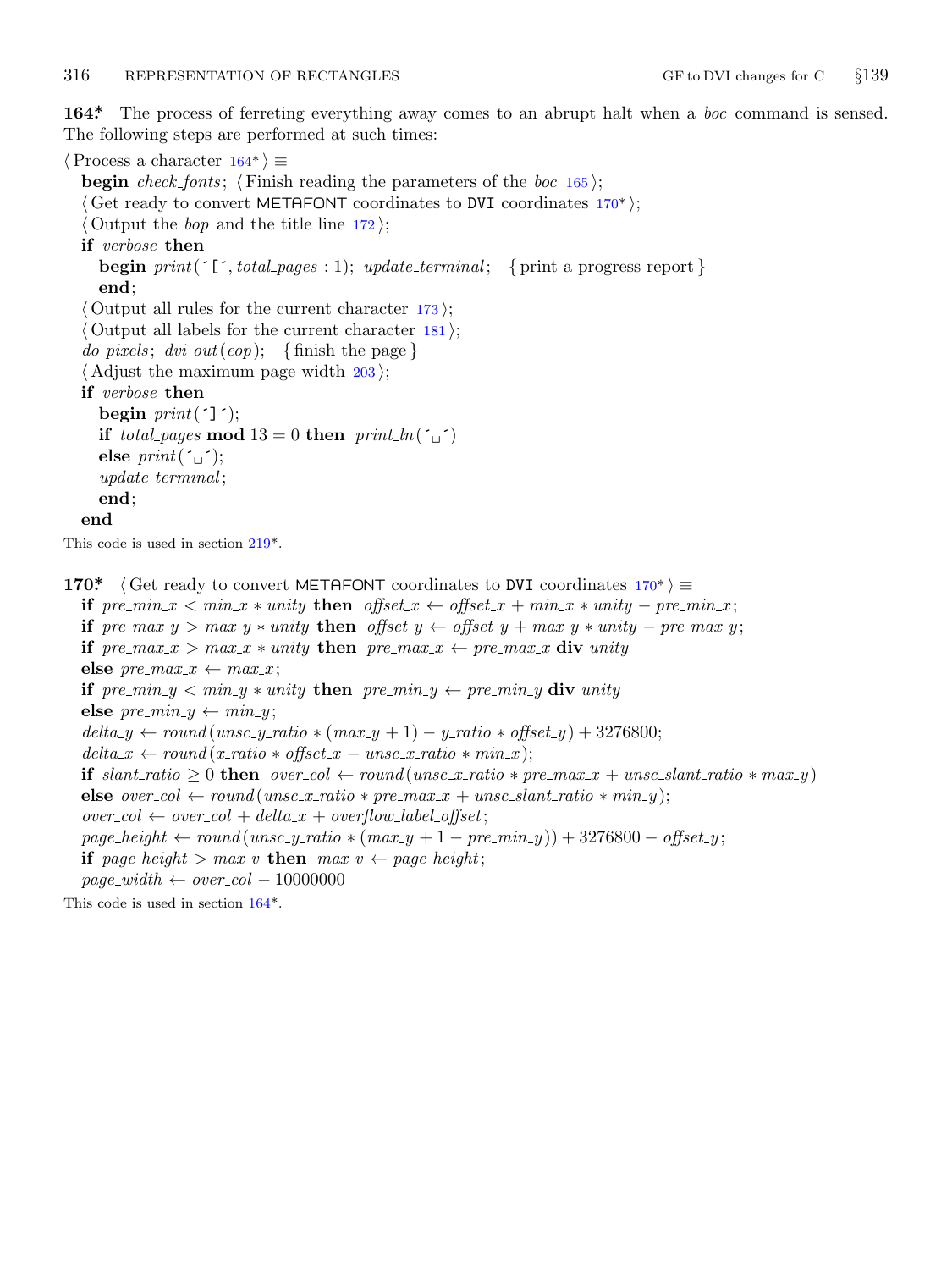```
215* define do\_skip \equiv z \leftarrow 0; paint\_black \leftarrow false\text{define} \text{ } end\_with \text{ } (\#) \equivbegin #; cur\_gf \leftarrow get\_byte; goto done1; end
   \text{define } \text{five\_cases} (\#) \equiv \#, \# +1, \# +2, \# +3, \# +4\text{define } eight\_cases (\#) \equiv \#, \# +1, \# +2, \# +3, \# +4, \# +5, \# +6, \# +7define thirty two cases (#) ≡ eight cases (#), eight cases (# + 8), eight cases (# + 16), eight cases (# + 24)
   \text{define } sixty\_four\_cases (\#) \equiv thirty\_two\_cases (\#), thirty\_two\_cases (\# + 32)⟨ Read and process GF commands until coming to the end of this row 215* ⟩ ≡
   loop begin continue: if (cur_g f \geq new_r row_0) \land (cur_g f \leq new_r row_0 + 164) then
           end\_with(z \leftarrow cur\_gf - new\_row_0; paint\_black \leftarrow true)else case cur gf of
          sixty\_\textit{four}\_\textit{cases}(0): k \leftarrow \textit{cur\_gf};paint1: k \leftarrow get\_byte;paint2: k \leftarrow get\_two\_bytes;paint3: k \leftarrow get\_three\_bytes;eoc: goto done1 ;
          skip(0.2cm) skip0 : end_with (blank_rows \leftarrow 0; do_skip);
          skip 1cm skip1; end\_with (blank\_rows \leftarrow qet\_byte; do\_skip);skip2: x^2 \text{ is } \text{supp}(x) \text{ is } x^2 \text{ is } \text{supp}(x) \text{ is } x^2 \text{ is } \text{supp}(x) \text{ is } \text{supp}(x) \text{ is } \text{supp}(x) \text{ is } \text{supp}(x) \text{ is } \text{supp}(x) \text{ is } \text{supp}(x) \text{ is } \text{supp}(x) \text{ is } \text{supp}(x) \text{ is } \text{supp}(x) \text{ is } \text{supp}(x) \text{ is } \text{supp}(x) \text{ is } \text{supp}(x) \text{ is } \text{supp}(x) \text{skip3: x, y, z \in [0, 1] skip3: end\_with(blank\_rows \leftarrow get\_three\_bytes; do\_skip);xxx1 , xxx2 , xxx3 , xxx4 , yyy , no op: begin skip nop; goto continue ;
              end;
          othercases bad gf (´Improper␣opcode´)
          endcases;
       ⟨Paint k bits and read another command 216 ⟩;
       end;
done1 :
This code is used in section 214.
```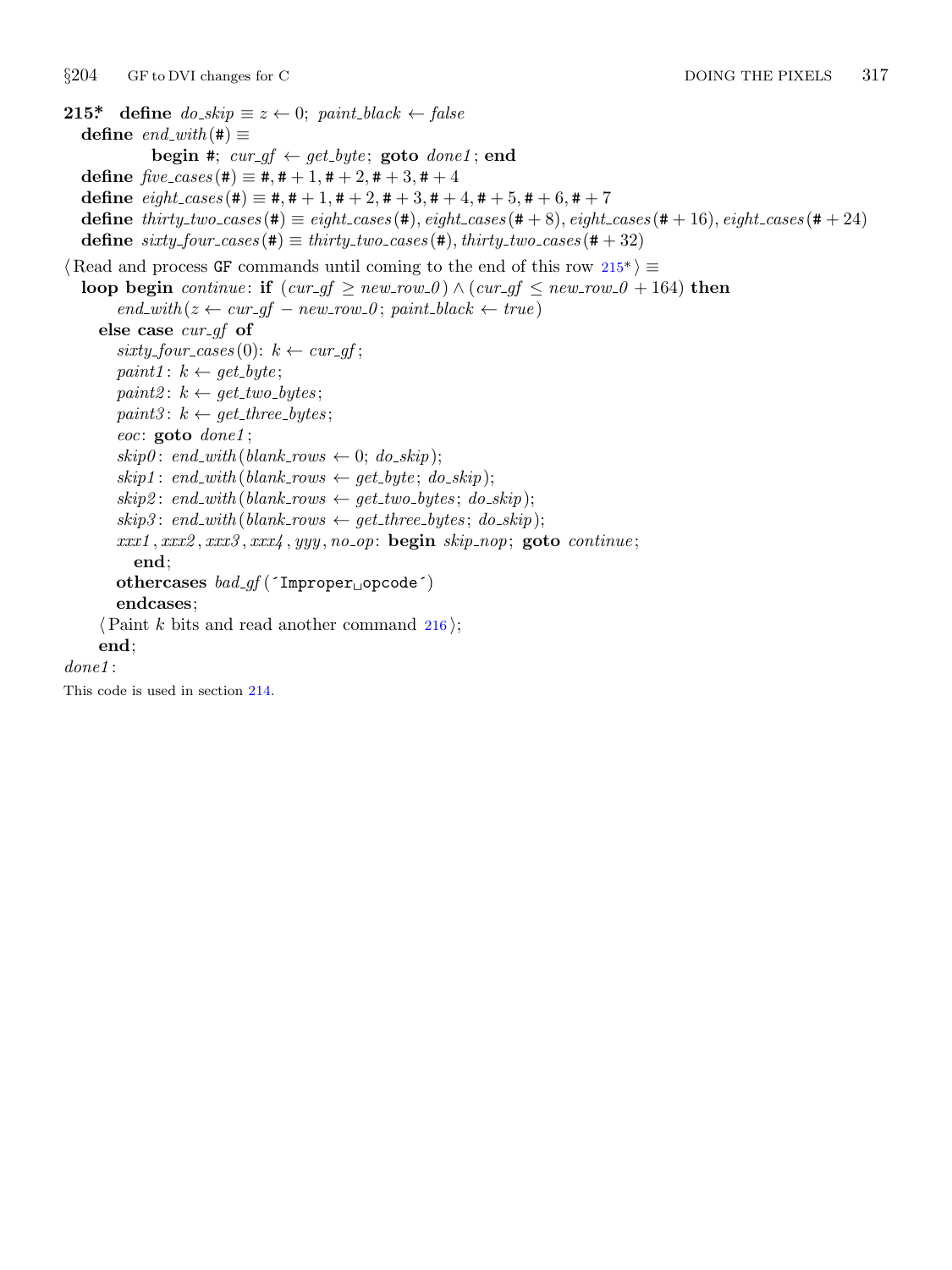<span id="page-17-0"></span>318 THE MAIN PROGRAM GF to DVI changes for C *§*219

**219\*. The main program.** Now we are ready to put it all together. This is where GFtoDVI starts, and where it ends.

**begin** *initialize* ; *{* get all variables initialized *} ⟨*Initialize the strings 77 *⟩*; *start gf* ; *{* open the input and output files *} ⟨*Process the preamble 221 *⟩*;  $cur\_gf \leftarrow get\_byte$ ;  $init\_str\_ptr \leftarrow str\_ptr$  $init\_str\_ptr \leftarrow str\_ptr$  $init\_str\_ptr \leftarrow str\_ptr$ ; **loop begin**  $\langle$  Initialize variables for the next character 144 $\rangle$ ; **while**  $\text{(cur_g f} \geq xxx1)$  ∧  $\text{(cur_g f ≤ no_o p) }$  **do**  $\text{/Process a no-op command 154};$ **if**  $cur\_gf = post$  **then**  $\langle$  Finish the DVI file and **goto** *final end* 115\*); **if**  $cur\_gf \neq boc$  **then if**  $cur\_gf \neq boc1$  **then**  $abort('Missing<sub>u</sub>boc!$ <sup> $\prime)$ ;</sup> *⟨*Process a character 164\* *⟩*;  $cur\_gf \leftarrow get\_byte$ ;  $str\_ptr \leftarrow init\_str\_ptr$ ;  $pool\_ptr \leftarrow str\_start[str\_ptr]$ ; **end**; **if** *verbose ∧* (*total\_pages* **mod**  $13 ≠ 0$ ) **then**  $print\_ln($ <sup>′</sup> $\cup$ <sup>′</sup>); **end**.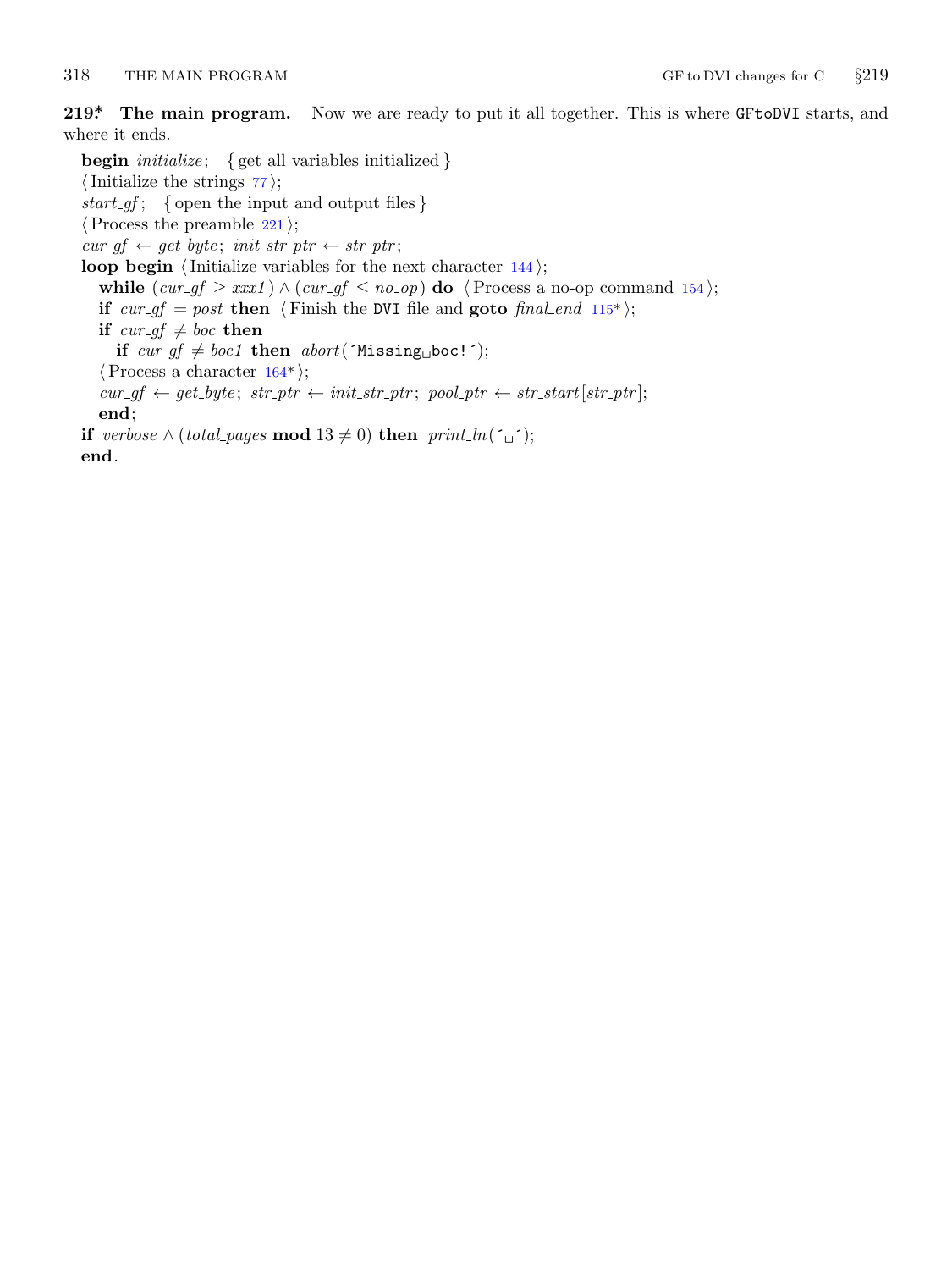<span id="page-18-0"></span>

```
222*. System-dependent changes. Parse a Unix-style command line.
  define options[option_index].name, \textbf{\#}) = 0)⟨ Define parse arguments 222* ⟩ ≡
procedure parse arguments ;
  const n\_options = 4; {Pascal won't count array lengths for us.}
  var long options : array [0 . . n options ] of getopt struct;
    getopt return val : integer ; option index : c int type ; current option: 0 . . n options ;
  begin ⟨Initialize the option variables 227* ⟩;
  ⟨ Define the option table 223* ⟩;
  repeat getopt_return_val \leftarrow getopt_long_only(argc, argv, '', long_options, address_of(option_index));
    if \text{get} \text{opt}\text{-} \text{return}\text{-}\text{val} = -1 then
       begin do nothing ; {End of arguments; we exit the loop below. }
       end
    else if \text{getopt-return\_val} = "?" then
         begin usage (my name );
         end
       else if argument is (´help´) then
           begin usage help(GFTODVI HELP, nil);
           end
         else if argument is (´version´) then
              begin print version and exit(banner , nil, ´D.E.␣Knuth´, nil);
              end
           else if argument is (´overflow−label−offset´) then
                begin offset_in_points \leftarrow atof (optarg);
                overflow\_label\_offset \leftarrow round(offset\_in\_points * 65536);end; {Else it was a flag; getopt has already done the assignment. }
  until al = -1; {Now optind is the index of first non-option on the command line. We
         must have one remaining argument. }
  if (\text{optind} + 1 \neq \text{argc}) then
    begin write ln(stderr , my name , ´:␣Need␣exactly␣one␣file␣argument.´); usage (my name );
    end;
  end;
This code is used in section 3*.
223*. Here are the options we allow. The first is one of the standard GNU options.
```
*⟨* Define the option table 223\* *⟩ ≡*

 $current\_option \leftarrow 0; long\_options[current\_option].name \leftarrow 'help';$  $long\_options$  [*current\_option*]*.has\_arg*  $\leftarrow 0$ ; *long\_options* [*current\_option*]*.flag*  $\leftarrow 0$ ;  $long\_options[current\_option].val \leftarrow 0; incr(current\_option);$ See also sections 224\*, 225\*, 228\*, and 231\*. This code is used in section 222\*.

**224\*.** Another of the standard options.

*⟨* Define the option table 223\* *⟩* +*≡*  $long-options$  [*current\_option*]*.name*  $\leftarrow$  **'version'**; *long\_options* [*current\_option*]*.has\_arg*  $\leftarrow 0$ ;  $long\_options$  [*current\_option*].  $flag \leftarrow 0$ ;  $long\_options$  [*current\_option*],  $val \leftarrow 0$ ;  $incr$  (*current\_option*);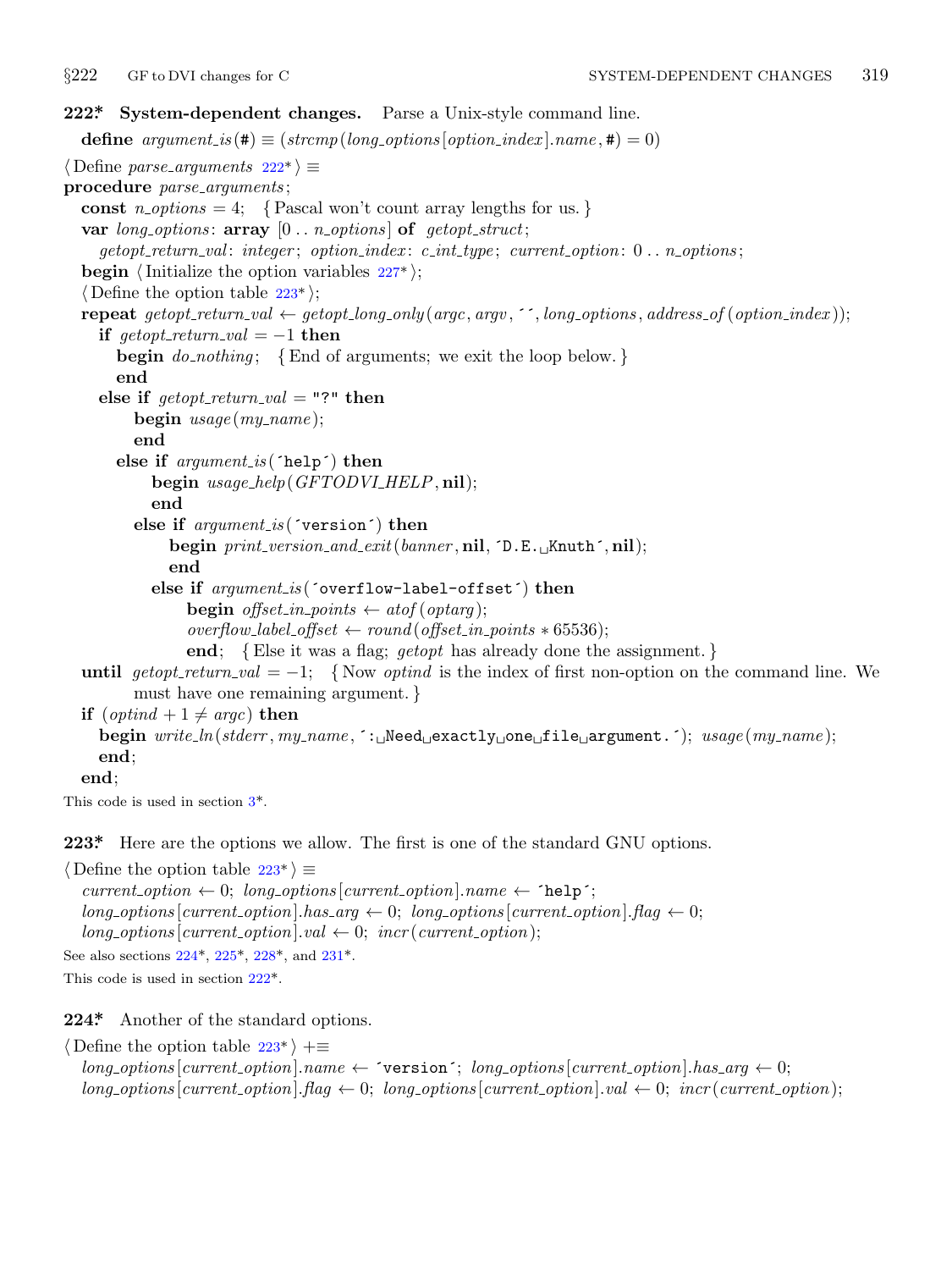#### <span id="page-19-0"></span>320 SYSTEM-DEPENDENT CHANGES GF to DVI changes for C  $\S225$

**225\*.** Print progress information?

*⟨* Define the option table 223\* *⟩* +*≡*  $long-options[current\_option].name \leftarrow \text{'verpose'}; long\_options[current\_option].has\_arg \leftarrow 0;$  $long-options$  [*current\_option*]*.flag*  $\leftarrow$  *address\_of* (*verbose*); *long\_options* [*current\_option*]*.val*  $\leftarrow$  1; *incr* (*current option*);

**226\***  $\langle$  Globals in the [oute](#page-18-0)r block  $12 \rangle + \equiv$ *verbose* : *c int type* ;

**227\***  $\langle$  Initialize the op[tion](#page-18-0) variables 227\* $\rangle \equiv$ *verbose ← false* ; See also section 230\*. This code is used in section 222\*.

**228\*.** Change how far from the right edge of the character boxes we print overflow labels.

*⟨* Define the option table 223\* *⟩* +*≡ long options* [*current option*]*.name ←* ´overflow−label−offset´;  $long-options[current\_option].has\_arg \leftarrow 1; long\_options[current\_option].flag \leftarrow 0;$  $long\_options[current\_option].val \leftarrow 0; \; \text{incr}(current\_option);$ 

**229\*** It's easier on the user to specify the value in T<sub>E</sub>X points, but we want to store it in scaled points. *⟨* Globals in the outer block 12 *⟩* +*≡ overflow label offset*: *integer* ; *{* in scaled points *} offset in points* : *real* ;

230<sup>\*</sup> The default offset [is t](#page-18-0)en million scaled points—a little more than two inches.

*⟨*Initialize the option variables 227\* *⟩* +*≡*  $overflow\_label\_offset \leftarrow 10000000;$ 

231\* An element with all zeros always ends the list.

*⟨* Define the option table 223\* *⟩* +*≡*  $long\_{options}$ [ $current\_{option}$ ]*.name*  $\leftarrow 0$ ;  $long\_{options}$ [ $current\_{option}$ ]*.has\_arg*  $\leftarrow 0$ ;  $long\_{options}$  [*current\_option*]*.flag*  $\leftarrow 0$ ; *long\_options* [*current\_option*]*.val*  $\leftarrow 0$ ;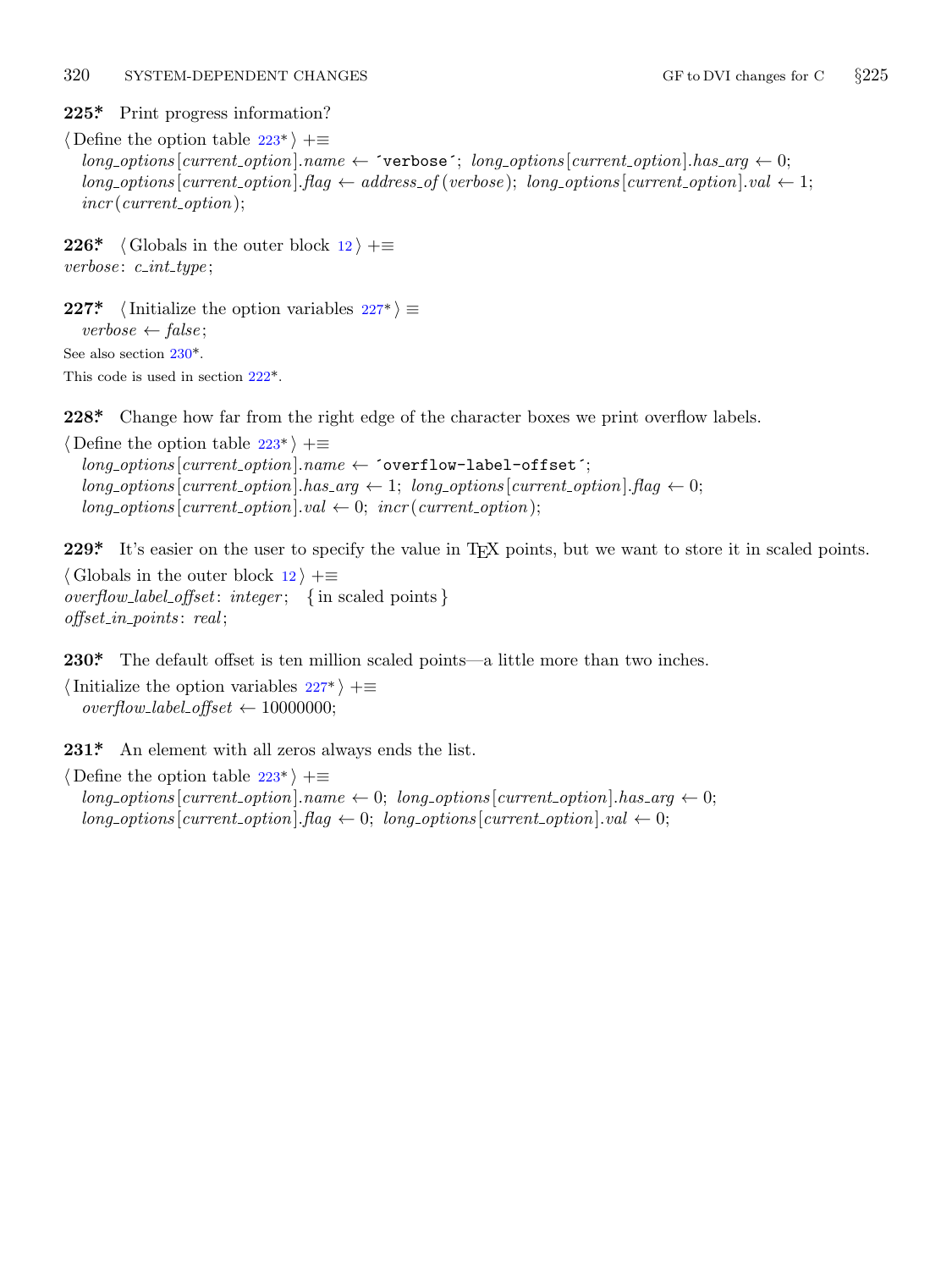<span id="page-20-0"></span> $§232$ GF to DVI changes for C

232\* Index. Here is a list of the section numbers where each identifier is used. Cross references to error messages and a few other tidbits of information also appear.

The following sections were changed by the change file: 1, 3, 4, 8, 11, 14, 16, 17, 47, 48, 52, 55, 62, 78, 81, 85, 88, 90, 92, 94, 107, 108, 109, 111, 115, 118, 138, 164, 170, 215, 219, 222, 223, 224, 225, 226, 227, 228, 229, 230, 231, 232.

-help:  $223^*$  $-$ overflow-label-offset:  $228*$ -version:  $224^*$  $a: \frac{51}{92}$ ,  $\frac{92}{3}$ ,  $\frac{211}{21}$ . abend:  $58, 60, 62, 63, 64, 66$ . abort:  $8$ <sup>\*</sup>, 58, 61, 73, 74, 75, 81<sup>\*</sup>, 85<sup>\*</sup>, 91, 108<sup>\*</sup>, 109<sup>\*</sup>,  $141, 165, 169, 184, 219*$ abs: 151, 152, 173, 178.  $address\_of: 222, 225$ adjust:  $69$ . alpha:  $\frac{58}{64}$ , 64, 65. *append\_char:*  $\frac{73}{73}$ , 75, 83, 90, 101, 221.  $append\_to_name: \quad \underline{92}^*$  $area\_code: 77, 98, 100, 101, 154.$ area\_delimiter:  $87, 89, 90, 91$ .  $arg_buf_+ptr$ : 94\*  $arg_buffer: 94*$ argc:  $222^*$  $222*$  $argument\_is$ :  $\arg v: 3^* 222^*$ ASCILcode: 10, 11, 12, 71, 73, 90, 92, 116. at size:  $39$ . *at\_code*: 77, 154. atof:  $222^*$  $b: \frac{51}{207}.$ backpointers: 32. Bad GF file:  $8^*$ Bad label type...:  $163$ . Bad TFM file...:  $58$ . bad\_gf:  $8$ <sup>\*</sup>, 215<sup>\*</sup>, 221. bad\_tfm:  $\frac{58}{58}$ . banner:  $1, 3, 222$ \* bc:  $\frac{37}{36}$ , 38, 40, 42,  $\frac{58}{66}$ , 60, 61, 66, 69. bch\_label:  $\frac{58}{66}$ , 66, 69. bchar:  $\frac{58}{66}$ , 66, 69, 116, 122. bchar\_label:  $\frac{53}{50}$ , 69, 120. begin\_name: 86, 89, 95. best\_q:  $150, 151, 152$ . *beta*:  $\frac{58}{64}$ , 64, 65. BigEndian order: 19, 37. black: 28, 29. blank\_rows: 212, 214, 215, 217, 218. *boc*: 27, 29, 30, 31, 32, 35, 85, 96, 153, 154,  $164$ <sup>\*</sup>,  $165$ ,  $219$ <sup>\*</sup>  $boc1: 29, 30, 165, 219*$ boolean:  $90^*96$ , 116, 117, 145, 149, 194, 218, 220. bop: 19, 21, 22, 24, 25, 102, 172. bot:  $\frac{43}{5}$ .

*bot\_coords:* 186, 190, 196, 197, 198, 199.  $box\_depth:$  116, 117, 121, 185, 186. box\_height:  $116, 117, 121, 185, 186$ .  $box\_width:$  116, 117, 119, 121, 185, 186. buf\_ptr:  $18, 94, 95, 100, 101$ . buffer:  $16, 17, 18, 75, 82, 83, 94, 95, 100, 101, 114$ . byte\_file:  $45, 46$ .  $b0: \underline{49}$ , 50, 53, 55, 60, 62, 63, 64, 66, 67, 68. *B0*:  $\frac{52}{52}$ ,  $55$ ,  $62$ ,  $111$ ,  $118$  $b1: \quad 49, \, 50, \, 60, \, 62, \, 63, \, 64, \, 66, \, 67, \, 68.$  $B1: \frac{52^*}{55^*} 62^* 111^* 118^*$  $b2: \quad 49, \, 50, \, 60, \, 62, \, 63, \, 64, \, 66, \, 67, \, 68.$ *B2*:  $\frac{52}{52}$ ,  $\frac{55}{52}$ ,  $\frac{62}{52}$ ,  $\frac{111}{52}$ ,  $\frac{118}{52}$  $b3: \underline{49}$ , 50, 60, 62, 63, 64, 66, 67, 68. *B3*:  $\frac{52}{52}$ ,  $55$ ,  $62$ ,  $111$ ,  $118$ c:  $\frac{51}{75}$ ,  $\frac{81}{79}$ ,  $\frac{90}{7}$ ,  $\frac{92}{7}$ ,  $\frac{113}{13}$ ,  $\frac{127}{7}$ .  $c\_int\_type: 222^*226^*$ c\_string:  $94^*$  $char: 11*$ *char\_base:*  $53, 55, 61$ .  $char\_code: 165, 166, 172.$ *char\_depth*:  $55$ <sup>\*</sup>, 121.  $char\_depth\_end: 55*$ *char\_exists*:  $\frac{55}{7}$ , 121, 169, 184, 205. *char\_header:*  $78$ <sup>\*</sup>, 172. *char\_height:*  $55$ <sup>\*</sup>, 121, 137, 169, 184.  $char\_height\_end: 55*$ *char\_info:* 40, 53,  $\frac{55}{7}$ , 117, 120, 121, 137, 169, 184, 205, 210.  $char\_info\_end: 55*$  $char_info\_word: 38, 40, 41.$  $char\_italic: 55*$  $char\_italic\_end:$   $\underline{55}^*$  $char_{-}kern: 56, 120.$  $char\_term\_end: 56.$  $char\_loc: 29, 32.$  $char\_loc0: 29.$ *char\_tag*:  $55$ <sup>\*</sup>, 120, 210. *char\_width*:  $55$ <sup>\*</sup>, 121, 169, 184.  $char\_width\_end: 55*$ Character too wide:  $165$ . check sum: 24, 31, 39.  $check\_byte\_range: 66, 67.$  $check_{\text{fonts}}$ : 96, 164\* Chinese characters: 32. *chr*:  $11^*$  12, 14<sup>\*</sup> 15.  $cmdline: 94*$ coding scheme: 39.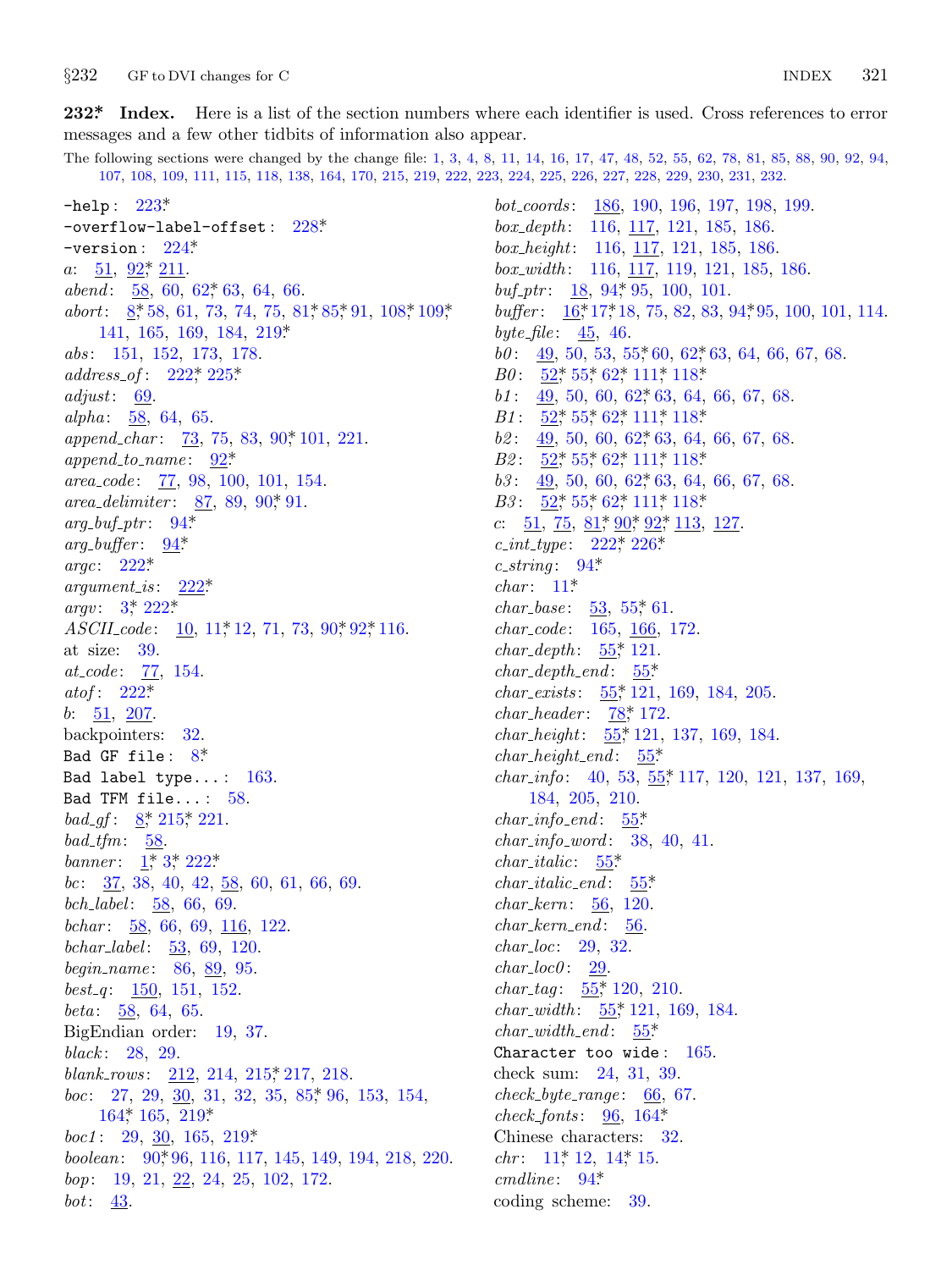322 **INDEX** 

*continue*:  $6, 98, 99, 116, 122, 123, 215, 218.$ convert: 167, 168, 173, 187.  $cs: 31.$ *cur\_area*:  $86, 91, 94*$ *cur\_ext*:  $86, 91, 94*$ *cur\_gf*:  $79, 80, 81, 82, 84, 85, 154, 165, 214,$ 215, 216, 217, 218, 219\*  $cur_l$ : 116, 120, 121, 122, 123. cur\_loc:  $8,47,48,51,154,163$ . *cur\_name*: 86, 91, 94\*  $cur_r$ : 116, 120, 122, 123. cur\_string: 79, 80, 81, 83, 154, 162, 163. current\_option: 222, 223, 224, 225, 228, 231\* d:  $\frac{51}{127}$ ,  $\frac{126}{150}$ .  $d_{\text{...}}$   $\frac{150}{151}$ , 151, 152.  $decr: \quad \underline{7}, \ 62, \ 69, \ 75, \ 95, \ 114, \ 115, \ 122, \ 179, \ 180,$ 210, 213, 214, 217. default fonts:  $78*$  $default\_gray\_font: 78,97.$  $default\_label\_font:2.373pt}$  97.  $default-rule\_thickness: 44, 57, 135, 175.$  $default\_title\_font: 78, 97.$  $del_m$ : 29.  $del\_n: 29$ . delta:  $\frac{183}{184}$ , 184, 185, 186. delta\_x: 167,  $\frac{168}{168}$ , 170, 209, 218. delta\_y: 167,  $\underline{168}$ , 170, 218. den:  $21, 23, 25$ . depth\_base:  $\frac{53}{55}$ , 55, 61, 64.  $depth\_index: 40, 55^*$ design size:  $31, 39$ . *dft*:  $\frac{194}{195}$ , 195, 196, 197, 198, 199.  $dm: \quad 29.$  $do\_nothing: 7, 63, 154, 222*$  $do\_pixels: 164, 218.$  $do\_skip: 2.215$ \* done:  $6, 58, 69, 81, 83, 85, 94, 95, 98, 99, 116,$ 120, 122, 208, 218. done1:  $6, 81, 82, 215, 218.$  $dot_{for\_label}$ :  $\frac{188}{190}$ , 190, 192, 193, 194, 195, 202.  $dot_{\cdot}$  148, 183, 184, 185, 186, 188.  $dot\_width:$  148, 183, 184, 186, 188.  $down1: 21.$  $down2: 21.$  $down3: 21.$  $down4: 21, 22, 171.$  $ds: \quad \underline{31}.$ dummy\_info:  $117, 118, 120$ . DVI files:  $19$ . dvi length exceeds...:  $108$ <sup>\*</sup>,  $109$ <sup>\*</sup>  $dvi_buf: 104, 105, 107, 108$ dvi\_buf\_size:  $\underline{5}$ , 104, 105, 106, 108, 109, 115\*

dvi\_ext:  $78$ <sup>\*</sup>, 94<sup>\*</sup> dvi\_file:  $\underline{46}$ , 47,  $\overline{107}^*$  $dvi_{\text{+}}font_{\text{+}} def: 98, 111^* \, 115^*$  $dvi_four: 110, 111, 115, 119, 121, 171, 172, 176,$ 177, 179, 180, 209, 221.  $dvigoto: \quad \underline{171}, \ 172, \ 176, \ 177, \ 178, \ 188, \ 190,$ 194, 202, 218. *dvi\_id\_byte*:  $23, 115$ ,  $221$ .  $dvi\_index: 104, 105.$ dvi\_limit:  $104, 105, 106, 108$ \*  $109$ \* dvi\_offset:  $104, 105, 106, 108, 109, 115, 172$ . dvi\_out:  $\frac{108}{100}$ , 111, 112, 113, 114, 115, 119, 121, 164, 171, 172, 176, 177, 178, 179, 180, 188, 190, 194, 202, 208, 209, 218, 221.  $div_1ptr$ : 104, 105, 106, 108, 109, 115, 172.  $dvi\_scaled$ :  $114, 172, 202$ .  $dvi\_swap: 108*$  $dvi_x$ : 167, 168, 173, 176, 177, 178, 185, 186, 187, 188, 190, 194, 195.  $dv_i$  (*dvi\_y*: 167, 168, 173, 176, 177, 178, 185, 186, 187, 188, 190, 194, 195.  $dx: 29, 32, 192, 220$  $dy: 29, 32, 179, 180, 192, 220.$  $d0: 148, 150, 151, 152.$  $e: 92^*$  $ec: 37, 38, 40, 42, 58, 60, 61, 66, 69.$ eight\_bits:  $\frac{45}{9}$ , 49, 51, 52, 53, 80, 105, 113, 116, 218. eight\_cases:  $215^*$ eighth\_octant:  $\frac{192}{196}$ , 196, 197, 198, 199.  $else: 2.$  $end: 2.$ end\_k:  $116, 122, 123$ .  $end_name: 86, 91, 95.$ end\_of\_list: 142, 144, 145, 160, 161, 189, 193, 201. end\_with:  $215^*$ endcases:  $2$ . *eoc*: 27, 29, 30, 31, 81, 85, 214, 215, 217.  $eof: 51.$  $eoln: 17^*$  $eop: 19, 21, 22, 24, 164*$ equals  $sign: 78^*$  202. *exit*:  $\frac{6}{7}$ , 7, 145, 194, 218. *ext*:  $165, 166, 172.$ *ext\_delimiter*:  $87, 89, 90, 91$ . *ext\_header:*  $78$ <sup>\*</sup>, 172. *ext\_tag*:  $41, 63$ .  $exten: \underline{41}.$  $ext{en\_base:}$  53, 61, 66, 67, 69. *extensible\_recipe:*  $38, 43$ .  $extra\_space: 44.$  $f: \underline{58}, \underline{98}, \underline{111}, \underline{116}.$ fabs:  $138^*$ 

GF to DVI changes for C

 $§232$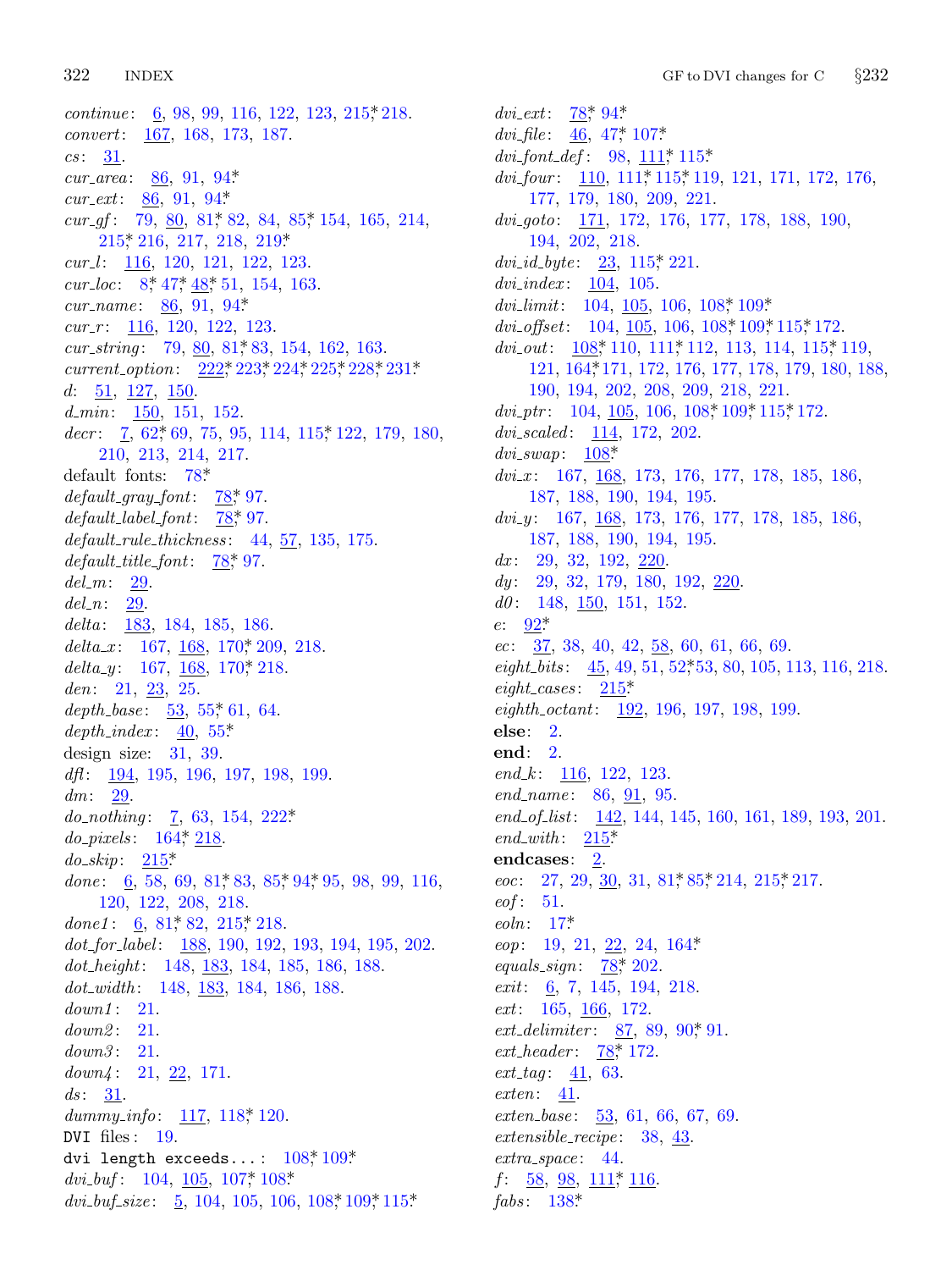$§232$ GF to DVI changes for C

false: 90, 97, 98, 116, 120, 145, 150, 190, 194, 195, 215, 218, 221, 227\*  $\text{fflush}: 16^*$ *fifth\_octant:* 192, 196, 197, 198, 199.  $file_name_size: 5$ .  $final\_end:$  4\* finishing\_col: 208, 216, 217, 218.  $first\_dot$ : 148, 149, 161, 187, 201. first\_octant: 192, 196, 197, 198, 199. first\_string:  $\frac{75}{6}$ , 76. first\_text\_char:  $11$ , 15. five\_cases:  $215^*$ fix\_word:  $38, 39, 44, 52, 64$ . *flag*:  $223$ <sup>\*</sup>,  $224$ <sup>\*</sup>,  $225$ <sup>\*</sup>,  $228$ <sup>\*</sup>,  $231$ <sup>\*</sup> fmem\_ptr:  $\frac{53}{53}$ , 54, 61, 63, 69.  $fnt\_def1: 21, 22, 111*$  $fnt\_def2: 21.$  $fnt\_def3: 21.$  $fnt\_def4: 21.$  $fnt_number.0: 21, 22, 111*$  $fnt_number1: 21.$  $fnt_number.63: 21.$  $fnt1: 21.$  $fnt2: 21.$  $fnt3: 21.$  $fnt4: 21.$ *font\_area*:  $\frac{96}{97}$ , 98, 101, 111, 112, 154.  $font_{att}: 96, 97, 98, 101, 154.$ font\_bc:  $53, 69, 120, 205$ . *font\_bchar:*  $\underline{53}$ , 69, 116.  $font\_change: \underline{154}.$  $font\_check: 53, 62^*111^*$ *font\_dsize:*  $53, 62, 111$ \* font\_ec:  $53, 69, 120, 137, 205$ . *font\_index*:  $52$ <sup>\*</sup>, 53, 58, 116. font\_info:  $52$ ,  $53$ ,  $55$ ,  $56$ ,  $57$ ,  $58$ ,  $61$ ,  $63$ ,  $64$ , 66, 67, 68, 120. *font\_mem\_size:*  $5, 52, 61$ . font\_name:  $\frac{96}{96}$ , 97, 98, 101, 111, 112, 115, 137, 154. *font\_size*:  $\underline{53}$ ,  $62$ <sup>\*</sup>,  $111$ <sup>\*</sup> fonts\_not\_loaded:  $96, 97, 98, 115, 154$ . found:  $6, 98, 99, 100, 194, 196, 197, 198, 199.$ four quarters:  $\underline{52}^*53, 55^*58, 98, 116, 117, 218.$ fourth\_octant: 192, 196, 197, 198, 199. Fuchs, David Raymond: 19, 26, 33.  $fudge\_factor: 168, 169, 202.$ fwrite:  $107^*$ *get\_avail:* 141, 159, 162, 163, 188.  $get_byte: 51, 81, 82, 83, 84, 85, 165, 215, 216,$  $218, 219, 221.$  $get\_three\_bytes: 51, 81, 85, 215$  $get\_two\_bytes: 51, 81, 85, 215$ 

 $get\_yyy: \quad 84, 154, 157, 159, 163.$  $\text{getc}: 17^*$  $\text{getopt}: 222^*$  $getopt\_long\_only: 222*$  $getopt\_return\_val:$  222\*  $getopt\_struct: 222*$  $gf_{\text{-}}ext: 78^*94^*$ *gf\_file*:  $46, 47, 48, 51, 80$ .  $gf_id\_byte: 29, 221.$  $GF_to_DVI: 3^*$ GFTODVLHELP: 222\* gray fonts: 35, 39, 124. qray\_font:  $52^*58$ , 77, 78<sup>\*</sup>97, 154, 169, 175, 181, 184, 205, 210, 218.  $gray_{\textit{-}rule\_thickness:}$  173, 174, 175. half\_buf:  $104, 105, 106, 108, 109$ \*  $half\_x\_height: 183, 184, 186.$ has\_arg:  $223$ ,  $224$ ,  $225$ ,  $228$ ,  $231$ . hbox: 116, 117, 172, 183, 185, 190, 194, 202.  $hd: 116, 121.$  $header: 39.$ height\_base:  $\frac{53}{55}$ , 55, 61, 64. height\_depth:  $55$ <sup>\*</sup>, 121, 137, 169, 184. height\_index:  $40, 55^*$ *home\_font\_area*:  $78$ <sup>\*</sup>,  $88$ <sup>\*</sup>, 98.  $hppp: 31.$ *i*:  $3$ <sup>\*</sup>,  $23$ ,  $98$ ,  $116$ ,  $218$ . *incr*: 7, 17<sup>\*</sup> 51, 73, 74, 75, 82, 83, 91, 92<sup>\*</sup> 94<sup>\*</sup> 95, 100, 101, 108, 114, 116, 119, 122, 123, 128, 129, 141, 172, 180, 192, 202, 208, 217, 221, 223, 224, 225, 228, *info:* 139,  $\frac{140}{148}$ , 148, 162, 163, 172, 188, 190, 194, 202. *init\_str\_ptr*:  $71, 101, 154, 219*$ *init\_str0*:  $\frac{75}{72}$ , 77, 88\*  $init\_str1$ : 75. *init\_str10*:  $\frac{75}{20}$ , 77. *init\_str11*:  $75, 77$ .  $75, 77, 78$  $init\_str12$ : *init\_str13*:  $\frac{75}{77}$ . *init\_str2*: 75, 78\*  $init\_str3$ :  $75, 78*$  $init\_str4$ :  $75, 77, 78$ <sup>\*</sup>  $init\_str5$ :  $\frac{75}{7},\ 77,\ 78^{*}$ *init\_str6*:  $\frac{75}{77}$ , 78<sup>\*</sup>  $75, 77, 78*$  $init\_str7$ :  $init\_str8$ :  $\frac{75}{7}, 77, 78$ *init\_str9*:  $75, 77$ . *initialize:*  $3 \div 219$ <sup>\*</sup> *input\_ln*:  $16^*$ ,  $17^*$ , 18, 99. *integer*:  $3^*$ , 9, 45, 48<sup> $*$ </sup>, 51, 53, 58, 75, 76, 81 $*$ , 85<sup>\*</sup>

323

**INDEX** 

92, 94, 98, 102, 105, 110, 111, 114, 134, 166,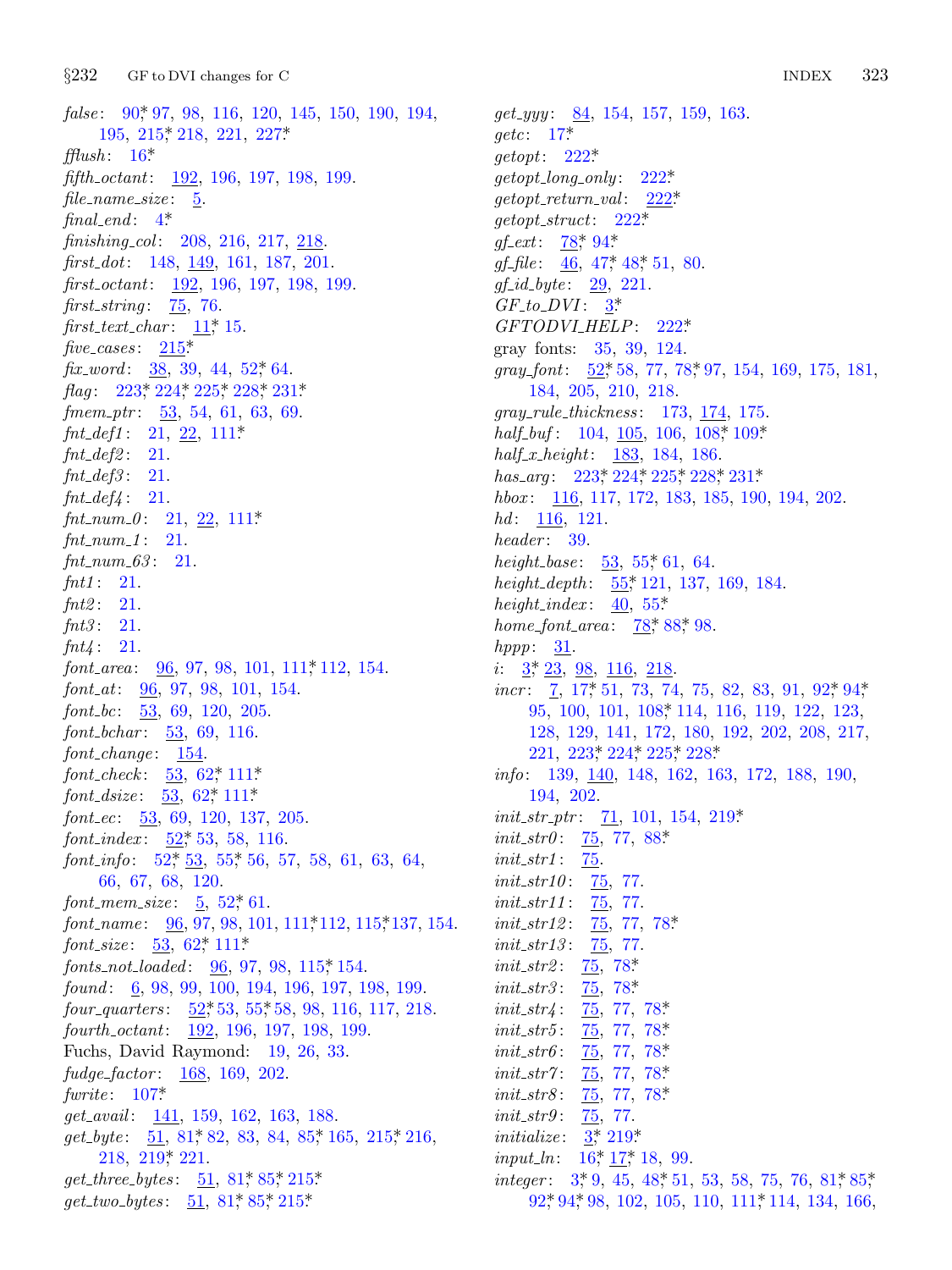#### 324 **INDEX**

182, 212, 218, 220, 222, 229\* *interaction*: 95, 96, 97, 98. *internal\_font\_number*:  $52$ <sup>\*</sup>, 53, 96, 98, 111<sup>\*</sup>, 116.  $interpret\_xxx$ : 79, 81, 154. *italic\_base*:  $\underline{53}$ ,  $55$ , 61, 64.  $italic_index: 40.$  $j: \frac{3}{5} \cdot \frac{81}{5} \cdot \frac{85}{5} \cdot \frac{92}{5} \cdot \frac{98}{5} \cdot \frac{116}{5} \cdot \frac{218}{5}$ Japanese characters: 32. job\_name:  $93, 94*$  $jump_out: 8^*$ k:  $23, 58, 81, 85, 92, 98, 111, 114, 116, 220$  $kern: 42.$  $kern\_amount: 116, 120, 121.$  $kern\_base:$  53, 56, 61, 66, 69, 120.  $\textit{kern\_flag}: \quad 42, \; 66, \; 120.$  $keyword\_code: 79, 81*$  $kpc\_gf\_format: 47*$  $kpc\_init\_prog: 3^*$  $kpse\_open\_file: 47*$  $k$ pse\_set\_program\_name:  $3^*$  $kpc\_tfm\_format: 47*$  $l: 76, 81, 116, 218.$  $lab\_typ: \quad \underline{160}$ , 163, 181, 187, 189, 190, 191, 193. label\_font:  $52$ <sup>\*</sup>, 58, 77, 78<sup>\*</sup>, 97, 154, 181, 184, 190, 194, 202.  $label\_for\_dot: 188, 193, 201, 202.$ label\_head: 160, 161, 181, 187, 189, 191, 193, 200. *label\_tail:* 160, 161, 163, 181. *label\_type*: 79, 80, 83, 163.  $last_bop: \underline{102}, 103, 115, 172.$  $last\_text\_char: 11^*15.$ *left\_coords*: 186, 190, 196, 197, 198, 199. *left\_quotes*:  $78$ <sup>\*</sup>, 172. length:  $72, 83, 92^*$  98, 100,  $111^*$  115<sup>\*</sup> 137.  $df: 37, 58, 60, 61, 69.$  $lh: \frac{37}{50}$ , 38, 58, 60, 61, 62\*  $lig\_kern: 41, 42, 53.$  $liq\text{-}kern\text{-}base: \quad 53, 56, 61, 64, 66, 69.$  $lig\_kern\_command:$  38, 42.  $lig\_kern\_restart: 56, 120.$  $lig\_kern\_restart\_end:$  56.  $lig\text{-}kern\text{-}start: \quad 56, 120.$  $lig\_look ahead: 5, 116, 117.$  $lig\_stack: 116, 117, 122.$  $lig\_tag: 41, 63, 120.$ *line\_length*:  $17, 18, 94, 95, 99, 100, 101$ .  $list\_tag: 41, 63, 210.$  $load\_fonts: 96, 98.$  $logo\_font: 52^*58, 97, 98, 115^*172.$  $logo\_font_name: 78, 97.$  $long\_options: \quad 222, 223, 224, 225, 228, 231.$  $longest\_keyword: 75, 81, 82, 98.$ 

**loop:**  $6, 7$ .  $m: \frac{3}{2}, \frac{81}{2}, \frac{98}{2}, \frac{114}{220}.$  $mag: 21, 23, 24, 25.$ make\_string: 74, 83, 91, 101, 221.  $max\_depth: 140, 143, 144, 147.$ *max\_h*:  $\underline{102}$ , 103, 115, 203.  $max\_height: 140, 143, 144, 146.$  $max_k$ : 116.  $max\_keyword: 77, 78, 79, 83.$  $max\_labels: \quad 5, 139, 140, 141, 142, 161.$  $max_m: 29, 31.$  $max_n: 29, 31.$  $max-node: 140, 141, 144, 187.$  $max_$ quarter word: 52\* *max\_strings*:  $\frac{5}{2}$ , 70, 74, 91.  $max_v: \quad \underline{102}, \; 103, \; 115, \; 170$ \*  $max_x$ : 165, 166, 170, 218.  $max_y$ : 165, 166, 167, 170, 218. memory\_word:  $52^*$  53.  $mid: 43.$  $min_m: 29, 31.$  $min_n: 29, 31.$  $min\_quarterword: \quad 52^*$  53, 55, 61, 69, 116.  $min_x$ : 165, 166, 167, 170, 218. *min.y*: 165, 166, 170\* Missing boc:  $219*$ Missing dot char: 184. Missing pixel char: 169. more\_name:  $86, 90^*$ , 95. my\_name:  $1, 3, 222$ \* *n*:  $\frac{3}{2}$ ,  $\frac{92}{2}$ ,  $\frac{114}{2}$ .  $n\_options: 222*$ name: 222, 223, 224, 225, 228, 231\*  $name_length: 92*$ name\_of\_file:  $47^*$ ,  $48^*$ ,  $92^*$ .  $nd:$   $\frac{37}{58}, 38, \frac{58}{58}, 60, 61, 63.$ *ne*:  $\frac{37}{36}$ ,  $\frac{38}{58}$ ,  $\frac{58}{60}$ ,  $\frac{61}{63}$ .  $nearest\_dot: 148, 150, 192, 201, 202.$  $new_{1}ow_{2}.0: 29, 30, 215*$  $new_{1}29.$  $new_{T}ow_{164}:$  29. next: 139, 140, 143, 144, 145, 146, 151, 159, 160, 162, 163, 172, 173, 181, 187, 189, 191, 193, 200, 201, 202. *next\_char:* 42,  $55$ <sup>\*</sup>, 120.  $nh:$  37, 38, 58, 60, 61, 63.  $ni: 37, 38, 58, 60, 61, 63.$ nil: 7.  $nk: \frac{37}{58}, \frac{38}{58}, \frac{58}{60}, \frac{61}{61}, \frac{66}{60}.$  $nl: \frac{37}{58}$ , 38, 42,  $\frac{58}{58}$ , 60, 61, 63, 66, 69. No preamble:  $221$ . No room for TFM file: 61.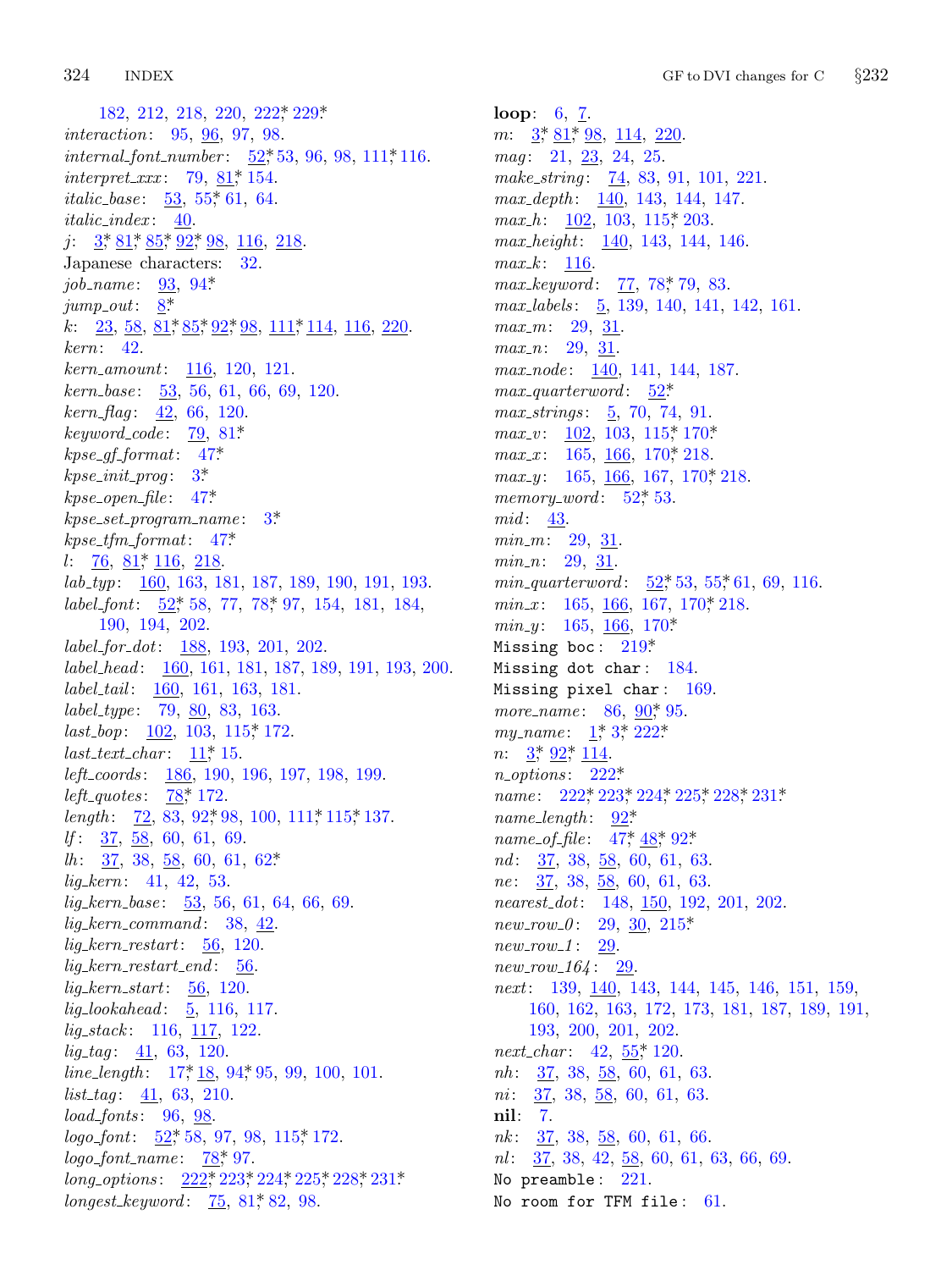$§232$ GF to DVI changes for C

 $no_{-}op: 29, 30, 32, 79, 81, 85, 154, 215, 219.$ *no\_operation*:  $\frac{79}{9}$ , 81, 154.  $no\_tag$ : 41, 63. node\_ins: 143, 188, 190, 194. node\_pointer:  $\frac{139}{140}$ , 140, 141, 143, 145, 149, 150, 158, 160, 185, 186, 194. *non\_address:*  $\underline{52}$ , 53, 69, 120. non\_char: 52,\* 53, 116, 122. nop: 19, 21, 24, 25. not found:  $6, 81^*82, 98, 99.$ *np*: 37, 38, 58, 60, 61, 68. null: 139, 150, 161, 162, 172, 173, 181, 187, 189, 191, 192, 193, 200, 201, 202. null\_string: 77, 79, 81, 83, 86, 91, 94, 97, 98, 101, 154. *num*:  $21, 23, 25$ .  $nw: 37, 38, 58, 60, 61, 63.$  $n1: 81$ , 83, 98, 100.  $n2: \underline{81}$ , 83, <u>98</u>, 100.  $oct: \quad 194, 195, 196, 197, 198, 199.$  $octant: 191, 192, 194, 195.$  $odd: 210.$  $offset\_code: 77, 154.$  $offset_in\_points: 222*229*$ *offset\_x*:  $155, 156, 157, 170*$ *offset\_y*:  $\underline{155}$ , 156, 157, 170\*  $op\_byte:$  42,  $\underline{55}$ <sup>\*</sup>, 56, 120, 122. open\_dvi\_file:  $47^*$ , 94\* *open\_gf\_file*:  $47^*$ , 94\* open\_tfm\_file:  $47$ \* 98.  $optara: 222*$ optind:  $94^*$ ,  $222^*$  $option\_index: \quad 222^*$  $\it ord: 12.$ oriental characters: 32. othercases: 2. others: 2.  $output: \quad \underline{3}^*$ over\_col: 168, 170\* 202, 203. overflow\_label\_offset:  $170, 222, 229, 230$ \* *overflow\_line*: 181, 182, 202, 203. overlap: 145, 146, 147, 196, 197, 198, 199.  $p: \quad 143, \ 145, \ 150, \ 185, \ 186, \ 194, \ 220.$ pack\_file\_name: 92,\* 94,\* 98. page\_header: 78,\* 172. *page\_height:*  $168, 170^*$ page\_width: 168, 170, 203. *paint\_black*: 215,\* 216, 218. paint\_switch:  $28, 29$ . *paint\_0*: 29, 30. *paint1*: 29, 30, 215\* *paint2*: 29,  $\frac{30}{25}$ , 215\*

*paint3*: 29, 30, 215\* param: 39, 44, 57. *param\_base:* 53, 57, 61, 67, 68, 69.  $param\_end: 57.$ parse\_arguments:  $3, \frac{222}{3}$ place\_label:  $193, 194, 195$ . *plus\_sign*:  $\frac{78}{5}$  202. pool\_pointer: 70, 71, 81, 87, 98, 116. pool\_ptr:  $\overline{71}$ , 73, 74, 75, 77, 90,  $\overline{219^*}$ *pool\_size*: 5, 70, 73. pop: 20, 21, 22, 25, 171, 172, 176, 177, 178, 188, 190, 194, 202, 208, 218. pop\_stack: 122, 123. post: 19, 21, 22, 25, 26, 27, 29, 31, 33, 115, 219\*  $post\_post: 21, 22, 25, 26, 29, 31, 33, 115*$  $pre: 19, 21, 22, 27, 29, 221.$ pre\_max\_x:  $155, 156, 159, 163, 170*$ pre\_max\_y:  $155, 156, 159, 163, 170*$ pre\_min\_x:  $\frac{155}{150}$ , 156, 159, 163, 170\* *pre\_min\_y:*  $155, 156, 159, 163, 170*$ prev: 139, 140, 143, 144, 147, 152, 160, 201, 202. print:  $3,99,138,164$ . print ln:  $3, 115, 164, 219$ print\_nl:  $3, 58, 99, 138, 154, 163$ . print\_real:  $138^*$  $print\_version\_and\_exit: 222*$ proofing:  $32$ . push: 20, 21, 22, 25, 171, 208. put\_rule: 21, 22, 176, 177.  $put1: 21.$  $put2: 21.$ *put3*: 21.  $put4: 21.$ q:  $143, 145, 220.$ qi:  $52$ <sup>\*</sup>, 62<sup>\*</sup>, 69, 116, 118<sup>\*</sup>, 120.  $qo: \frac{52}{35}, 55, 69, 111, 122, 123, 210.$  $qqqq: 53, 55, 63, 66, 67, 120.$ quad:  $44$ . quarterword:  $52^*$  117. qw:  $\frac{58}{9}$ , 62\*  $r: \quad \underline{138}$ ,  $\underline{143}$ ,  $\underline{145}$ ,  $\underline{220}$ .  $read: 50, 51.$  $read\_font\_info: 58, 98.$  $read\_ln: 17^*$  $read\_tfm\_word: 50, 60, 62, 64, 68.$  $read\_two\_halves: 60.$  $read\_two\_halves\_end:$  60. real: 114, 134, 138, 168, 229. *rem\_byte*:  $\frac{55}{56}$ , 56, 122, 210. *remainder*:  $\frac{40}{41}$ , 42.  $rep: \quad 43.$ 

 $reset: 47*$ 

325 **INDEX**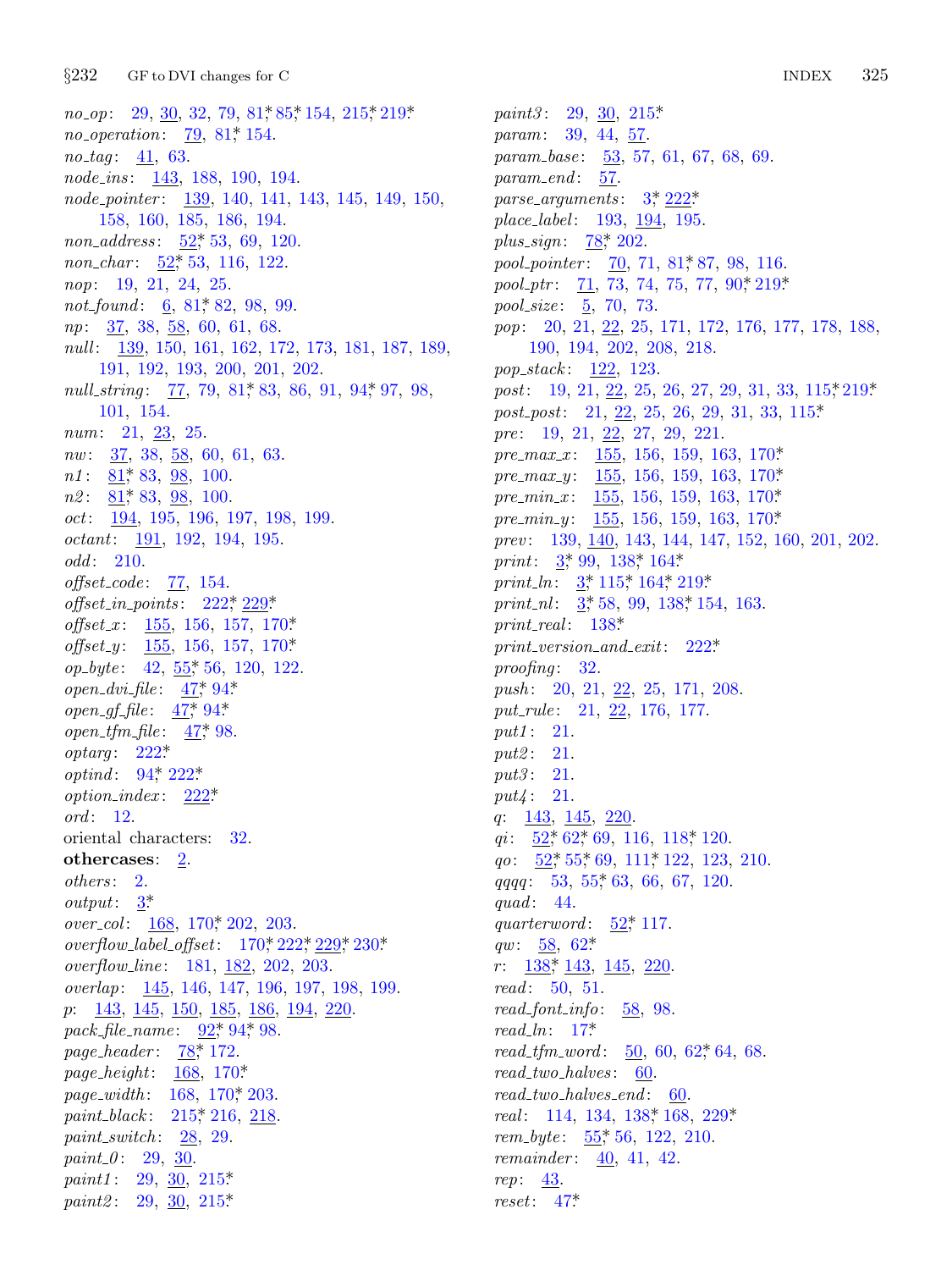326 **INDEX** 

*reswitch*:  $6, 210, 218$ . return:  $6, \underline{7}$ .  $rewrite: 47*$  $rewritebin: 47^*$ *rho*:  $206, \underline{207}, 217.$  $right\_coordinates: \quad \underline{186}, \ 190, \ 196, \ 197, \ 198, \ 199.$ *right\_quotes*:  $78$ <sup>\*</sup>, 172.  $right1: 21.$  $right2: 21.$  $right3: 21.$  $right4: 21, 22, 119, 121, 171, 209.$ round: 114, 167, 170, 178, 179, 180, 209, 218, 222\*  $rule\_code: 77, 154.$ rule\_ptr:  $\frac{158}{159}$ , 159, 161, 173.  $rule\_size:$   $\frac{158}{159}$ , 159, 173, 176, 177, 178. rule\_slant: 134, 137, 173, 178. rule\_thickness: 154, 155, 156, 159.  $rule\_thickness\_code: 77, 79, 154.$  $s: \frac{58}{00}, \frac{116}{00}, \frac{220}{00}.$ Samuel, Arthur Lee: 191.  $save\_c$ : 116.  $sc: 53, 55, 56, 57, 64, 66, 68.$ scaled:  $\frac{9}{2}$ , 29, 31, 32, 52, 53, 58, 84, 96, 102, 116, 117, 140, 145, 150, 155, 167, 168, 171, 174, 183. second\_octant:  $\frac{192}{196}$ , 196, 197, 198, 199. select\_font: 111,\* 172, 173, 181, 218. *send\_it:*  $116, 119, 121.$  $set\_char_0$ : 21.  $set_{char_1}: 21.$  $set_{char\_127}: 21.$  $set\_curr_r$ : 116, 122, 123. set\_rule: 19, 21. *set1*:  $21, 22, 113.$  $set2: 21.$  $set3: 21.$  $set4: 21.$ seventh\_octant: 192, 196, 197, 198, 199. signed\_quad:  $51, 81, 84, 85, 165$ . sixth\_octant: 192, 196, 197, 198, 199.  $sixty\_four\_cases: \quad \underline{215}^*$ skip\_byte:  $42, 55$ <sup>\*</sup> 120. skip\_nop:  $85$ <sup>\*</sup>, 215<sup>\*</sup> skip0: 29, 30, 215\* skip1: 29,  $\frac{30}{25}$ , 215\*  $skip2: 29, 30, 215*$ skip3: 29, 30, 215\* slant: 44, 57, 68, 137, 169. slant fonts:  $35, 39$ .  $slant\_complaint: 138, 178.$  $slant\text{-}font$ :  $\underline{52}^*$  58, 77, 97, 98, 100, 137, 154, 173.  $slant_n$ : 134, 137, 178. slant\_ratio: 167, 168, 169, 170\*

 $slant\_reported: 134, 137, 138*$ slant\_unit: 134, 137, 178, 179, 180. small\_logo:  $78^*$  172. Sorry, I can't...:  $138$ <sup>\*</sup> sp: 23. space: 44, 57, 119, 184.  $space\_shrink: 44.$ space stretch:  $44.$ Special font subst...:  $99$ .  $stack\_ptr: 116, 122, 123.$ *start\_gf*:  $94$ <sup>\*</sup>,  $219$ <sup>\*</sup> starting\_col: 208, 214, 217, 218. *stderr*:  $8^*$  222\* stdin:  $16^*$  $stdout: 3*16*$  $stop\_{flag}: 42, 66, 120.$ store\_four\_quarters:  $62, 63, 66, 67$ . store\_scaled:  $64, 66, 68$ . str\_number:  $\overline{70}$ , 71, 74, 80, 86, 92, 93, 96, 116, 140, 220.  $str_{\perp} pool: 70, 71, 73, 74, 75, 83, 92, 100, 111,$ 112, 116, 221.  $str\_ptr$ :  $\overline{71}$ , 74, 75, 77, 91, 101, 154, 219, 221. str\_room:  $\frac{73}{5}$ , 83, 90, 101.  $str\_start$ : 70, 71, 72, 74, 75, 77, 83, 91, 92, 100, 112, 116, 219, 221. strcmp:  $222^*$ stringcast:  $47^*$ *suppress\_lig*: 116, 117, 120, 122.  $sw: 58, 64, 68.$ system dependencies:  $2, 3, 8, 11, 14, 16, 17, 26,$ 33, 45, 47, 50, 51, 52, 78, 86, 87, 88, 89, 90, 91, 92, 105, 107\*  $t: 220.$  $tag 40, 41.$ Tardy font change...: 154.  $temp_x$ : 173, <u>174</u>, 177, 178.  $temp_{y}: 173, 174, 176, 178.$ *term\_in*:  $16^*$ , 17\* *terminal\_line\_length*:  $5, 16, 17, 18, 94$ \* TeXfonts: 88\* *text\_char:*  $11$ <sup>\*</sup>, 12, 48<sup>\*</sup> text\_file:  $11^*$ *tfm\_ext*:  $78$ <sup>\*</sup>, 98. *tfm\_file*:  $\frac{46}{46}$ , 47<sup>\*</sup>, 50, 58. *third\_octant:*  $192, 196, 197, 198, 199$ . *thirty\_two\_cases:*  $215$ <sup>\*</sup> *thrice\_x\_height:*  $183, 184, 202$ .  $time\_stamp: 172, 220, 221.$ *title\_code*:  $\frac{77}{2}, 154$ . *title\_font*:  $52,58,77,78,97,98,100,115,154,172.$ *title\_head:* 160, 161, 162, 172.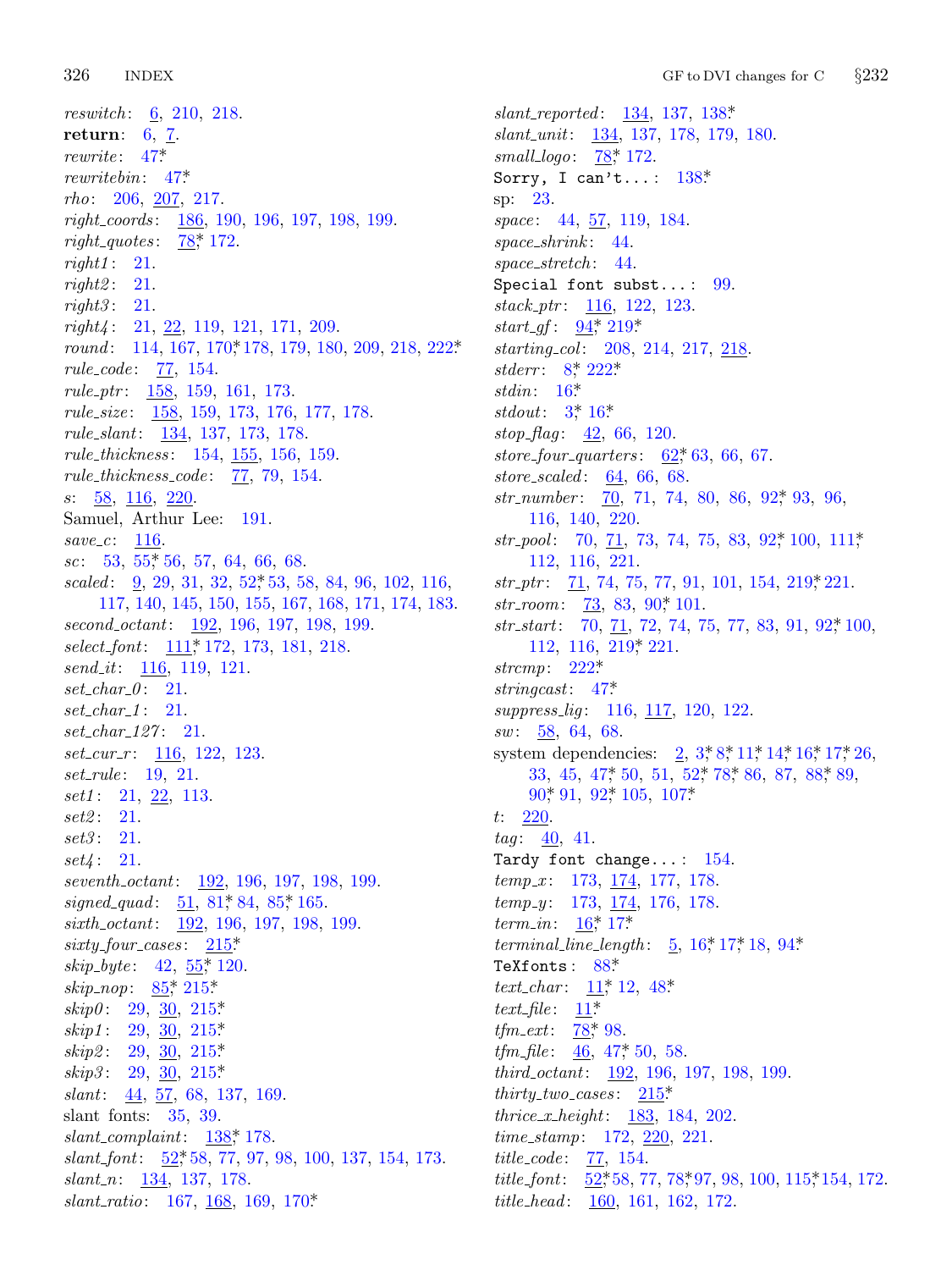$§232$ GF to DVI changes for C

*title\_tail:* 160, 161, 162, 172.  $tol: \frac{173}{2}$ . Too many labels:  $74, 141$ . Too many strings:  $73, 91$ .  $top: \underline{43}.$ top\_coords: 185, 190, 196, 197, 198, 199. total\_pages:  $102, 103, 115, 164, 172, 219$ \* true:  $7, 90, 95, 96, 97, 122, 146, 147, 148, 151,$ 152, 172, 190, 194, 202, 215, 221. twin:  $148, 149, 150, 151, 152, 192.$ two\_to\_the: 126, 127, 128, 129, 206. *typeset*: 113, 121, 179, 180, 210.  $ucharcast: 94*$ *uexit*:  $8^*$  115\* *unity*:  $9, 62, 114, 137, 168, 169, 170$ unsc\_slant\_ratio:  $\frac{168}{169}$ , 169, 170, 209. unsc\_x\_ratio:  $\frac{168}{169}$ , 169, 170, 209, 218. unsc\_y\_ratio:  $\frac{168}{169}$ , 169, 170, 218. *update\_terminal*:  $16^* 17^* 164^*$  $usage: 222*$  $usage\_help: 222*$ use\_logo: 172, 220, 221.  $v: 84, 98, 218.$ val:  $223$ <sup>\*</sup>,  $224$ <sup>\*</sup>,  $225$ <sup>\*</sup>,  $228$ <sup>\*</sup>,  $231$ <sup>\*</sup> Vanishing pixel size: 169. verbose: 3,\* 115,\* 164,\* 219,\* 225,\* 226,\* 227\* *version\_string*:  $3^*$  $vppp: 31.$ WEB:  $72$ . web2c:  $52^*$ white:  $29.$ widest\_row:  $\underline{5}$ , 165, 211, 218. width\_base:  $\frac{53}{55}$ , 55, 61, 63, 64, 69.  $width\_index: 40, 53.$ *write*:  $3^{*}$  107\* *write\_dvi*:  $107^*$   $108^*$   $109^*$ *write\_ln:*  $3, 8, 222$ \* Wrong  $ID: 221$ .  $w0: 21.$  $w1: 21.$  $w2: 21.$  $w3: 21.$  $w_4$ : 21.  $x: \quad 23, \ 110, \ 114, \ 116, \ 166, \ 167, \ 171.$  $x_{\text{+}}\rightarrow 44, 57, 184.$  $x_{\text{u}} = 145, 146, 147.$  $x \text{-} offset: 154, 155, 156, 167.$  $x\_offset\_code: 77, 154.$  $x\_ratio: 167, 168, 169, 170, 202.$  $x$ -right:  $\frac{145}{146}$ , 146, 147. xchr:  $12, 13, 14, 15, 92$ \* xclause: 7.

 $xl:$  139, 140, 145, 146, 147, 148, 158, 185, 186, 188.  $cmalloc\_array: 92*$ *xord*:  $12, 15, 17, 94$  $xr: 139, 140, 145, 146, 147, 148, 158, 185,$ 186, 188, 191.  $xx: 139, 140, 148, 151, 152, 158, 163, 185, 186,$ 187, 188, 190, 192, 194, 195, 202.  $xxx1: 21, 29, 30, 79, 81, 85, 154, 215, 219$ \*  $xxx2: 21, 29, 30, 81, 85, 215$  $xxx3: \quad 21, \ 29, \ \underline{30}, \ 81, \ 85, \ 215$  $xxx4$ : 21, 29, 30, 79, 81\* 85\* 215\*  $x0: 21, 158, 159, 173.$  $x1: 21, 158, 159, 173.$  $x2: 21.$  $x3: 21.$  $x_4$ : 21.  $y: \underline{166}, \underline{167}, \underline{171}.$  $y_{\text{-}}bot$ : 145, 146, 147.  $y_{\textit{offset}}$ : 154, 155, 156, 167.  $y\text{-}offset\text{-}code: 77, 154.$ y\_ratio: 167,  $\frac{168}{169}$ , 169, 170, 202. *y*\_thresh:  $145$ ,  $146$ ,  $147$ .  $y_{\text{-}}top: 145, 146, 147.$  $yb: 139, 140, 143, 145, 146, 147, 148, 158,$ 185, 186, 188.  $yt: 139, 140, 143, 145, 146, 147, 148, 158,$ 185, 186, 188. yy: 139, 140, 142, 143, 146, 147, 148, 151, 152, 163, 185, 186, 187, 188, 190, 192, 194, 195, 202.  $yyy: 29, 30, 32, 79, 81, 84, 85, 215$  $y0: 21, 158, 159, 173.$  $y1: 21, 158, 159, 173.$  $y2: 21.$  $y3: 21.$  $y4: 21.$  $z: \frac{58}{9}, \frac{166}{9}$  $z0: 21, 22, 179, 180.$  $z1: 21.$  $z2:21.$  $z3:21.$ 

 $z_4$ : 21, 22, 179, 180.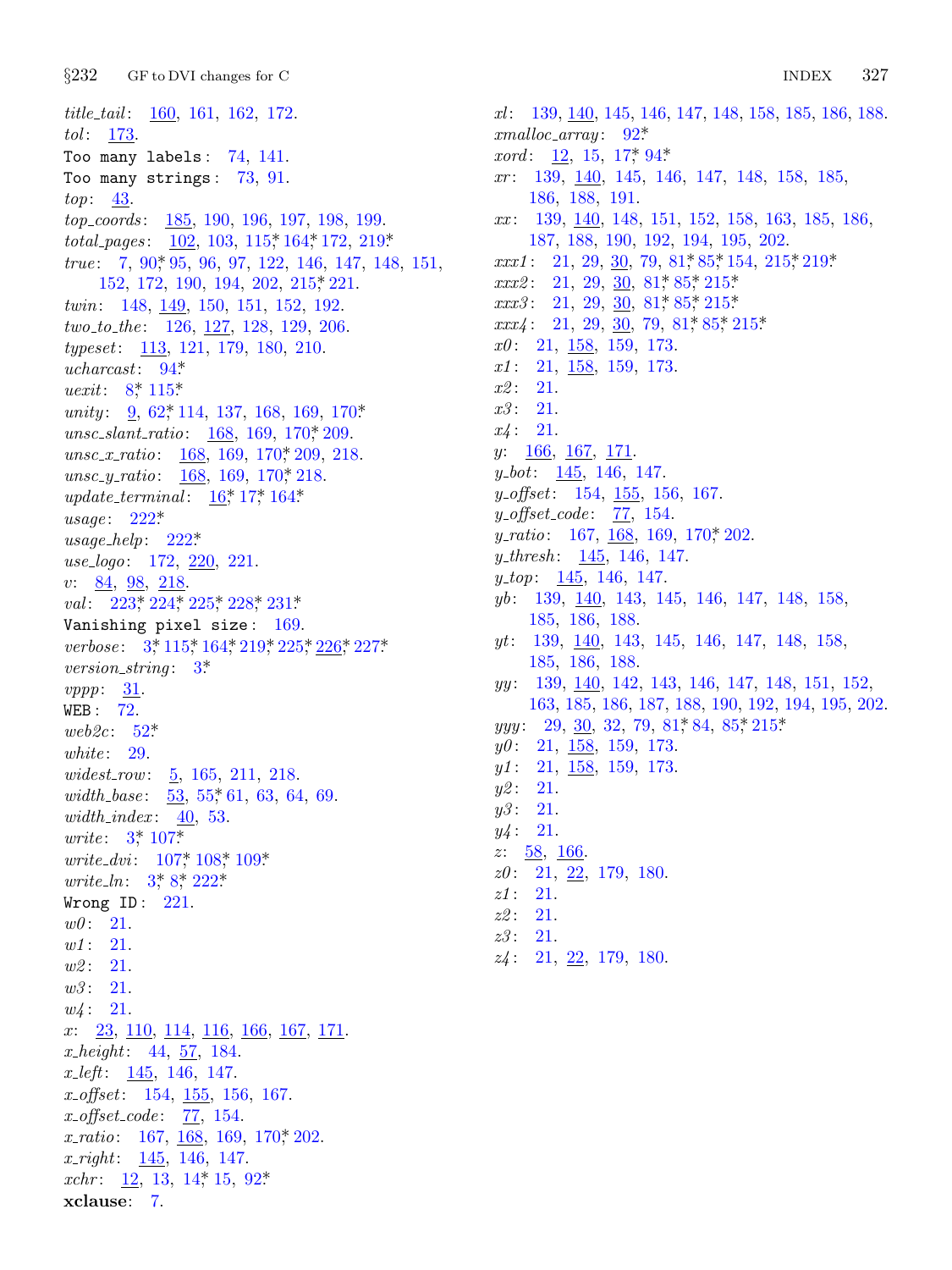- *⟨* Add a full set of *k*-bit characters 128 *⟩* Used in section 126.
- *⟨* Add more rows to *a*, until 12-bit entries are obtained 213 *⟩* Used in section 218.
- *⟨* Add special *k*-bit characters of the form X..XO[..](#page-1-0)O 129 *⟩* Used in section 126.
- *⟨* Adjust the maximum page width 203 *⟩* Used in section 164\*.
- *⟨* Advance to the next ro[w th](#page-18-0)a[t ne](#page-18-0)e[ds t](#page-19-0)o [be](#page-19-0) t[ypes](#page-19-0)et; or **return**, if [we'r](#page-18-0)e all done 217 *⟩* Used in section 218.
- *⟨* Carry out a ligature ope[rati](#page-18-0)on, updating the [c](#page-1-0)ursor structure and possibly advancing *k*; **goto** *continue* if the cursor doesn't advance, other[wis](#page-11-0)e **goto** *done* 122 *⟩* [U](#page-12-0)sed in section 120.
- *⟨* Compute the octant code for floating label *p* 192 *⟩* Used in section 191.
- Constants in the outer block  $5$  Used in section  $3^*$ .
- *<u>Declare the procedure called <i>load\_fonts* 98 *\* Used in section 111<sup>\*</sup>.</u>
- Define the option table 223\*, 224\*, 225\*, 228\*, 231\* *\* Used in section 222\*.
- Define *parse\_arguments*  $222^*$  Used in section  $3^*$ .
- Empty the last bytes out of  $dvi_buf$  109<sup>\*</sup> $\rangle$  Used in section 115<sup>\*</sup>.
- *⟨*Enter a dot for label *p* in the rectangle [list](#page-12-0), and typeset the [dot](#page-17-0) 188 *⟩* Used in section 187.
- *Characeribed label for node p* into the rectangle list, and typeset it 190 *S* Used in section 189.
- *Find nearest dots, to help in label positioning 191 <i>\* Used in section [18](#page-15-0)1.
- *⟨* Find non-overlapping coordin[ate](#page-2-0)s, if possib[le,](#page-3-0) and **goto** found; otherwise set *place label ← false* and **return**  $195$  Used in section 194.
- *⟨* Finish reading the parameters of the *boc* 165 *⟩* Used in section 164\*.
- *Finish the DVI file and goto*  $\text{final\_end 115}^*$  *<i>Used in section 219\*.*
- *Get online special input*  $99$  *Vsed in section 98.*
- *Cet ready to convert METAFONT coordinates to DVI coordinates*  $170^*$  *Used in section*  $164^*$ *.*
- *⟨* Globals in the outer block 12, [16\\*](#page-19-0), [18,](#page-19-0) 37, 46, 48\*, 49, 53, 71, [76](#page-18-0), 80, 86, 87, 93, 96, 102, 105, 117, 127, 134, 140, 149, 155, 158, 160, 166, 168, [174](#page-7-0), [182](#page-9-0), 183, 207, 211, 212, [220](#page-17-0), 226\*, 229\* *⟩* Used in section 3\*.
- *⟨*If the keyword in *buffer* [1 *. . l*] is known, change *c* and **goto** *done* 83 *⟩* [U](#page-17-0)sed in section 82.
- *⟨*If there's a ligature or kern at the cursor position, update the cursor data structures, possibly advancing *k*;
- continue until the cursor wants to move right 120 *⟩* Used in section 116.
- *⟨*Initialize global variables that depend on the font data 137, 169, 175, 184, 205, 206 *⟩* Used in section 98.
- Initialize the option variables  $227^*$ ,  $230^*$  Used in section  $222^*$ .
- Initialize the strings  $77, 78^*, 88^*$  Used in section  $219^*$ .
- *Initialize variables for the next character*  $144, 156, 161$  *<i>Vsed in section 219\*.*
- *⟨* Look for overlaps in node *q* and its predecessors 147 *⟩* Used in section 145.
- *⟨* Look for overlaps in the successors of node *q* 146 *⟩* Used in section 145.
- *⟨* Make final adjustments and **goto** *done* 69 *⟩* Used in section 59.
- *⟨* Move the cursor to the right and **goto** *continue* , if there's more work to do in the current word 123 *⟩* Used in section 116.
- *⟨* Move to column *j* in the DVI output 209 *⟩* Used in section 208.
- *⟨* Output a horizontal rule 177 *⟩* Used in section 173.
- *⟨* Output a vertical rule 176 *⟩* Used in section 173.
- *⟨* Output all attachable labels 193 *⟩* Used in section 181.
- *⟨* Output all dots 187 *⟩* Used in section 181.
- *Output all labels for the current character*  $181$  */* Used [in s](#page-15-0)ection  $164^*$ .
- *⟨* Output all overflow labels 200 *⟩* Used in section 181.
- *⟨* Output all prescribed labels 189 *⟩* Used in section 181.
- *<u>Output all rules for [the](#page-15-0) current character [17](#page-17-0)3</del> Used in section*  $164^*$ *.*</u>
- Output the equivalent of *k* copies of character  $v$  [21](#page-17-0)0 *a* Used in section 208.
- Output the font name whose internal number is  $f(112)$  Used in section 111<sup>\*</sup>.
- Output the *bop* and the title line  $172$  Used in section  $164^*$ .
- *⟨* Override the offsets 157 *⟩* Used in section 154.
- Paint *k* bits and read another command 216 *\* Used in section 215<sup>\*</sup>.
- *Process a character*  $164^*$  *Vsed in section 219\*.*
- *⟨*Process a no-op command 154 *⟩* Used in section 219\*.